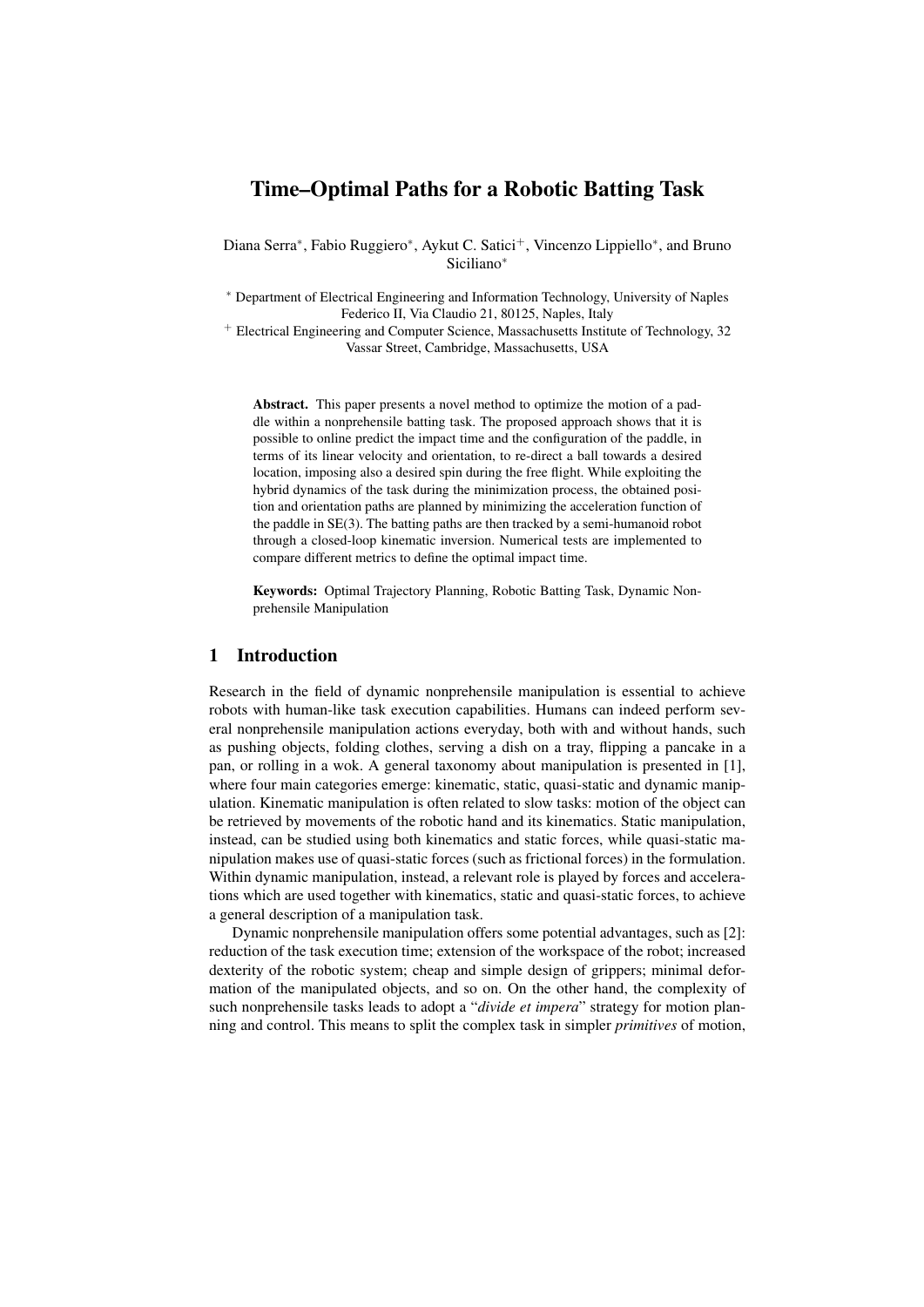

Fig. 1. Semi-humanoid playing table tennis in the V-Rep simulation environment.

and design a motion planner for each of them separately. A supervisory controller is then assumed to identify the primitives that compose the task and switch between them. Batting, throwing, catching, rolling, sliding are typical examples of nonprehensile manipulation primitives [3].

#### 1.1 Overview and Outline of the Paper

In this paper, the focus is on the design of an optimal motion planner for one of the above mentioned nonprehensile manipulation primitives, the *batting* one. The batting primitive is an agile nonprehensile manipulation task that is typically used by athletes in sports like baseball, cricket, or table tennis. It definitely represents an engaging challenge for existing robotic software and hardware resources, because of its inherent unpredictability, velocity, and complexity. A novel approach to derive the optimal path for a semi-humanoid robot to bat a ball with a paddle and direct it to a desired location is here proposed. As displayed in Figure 1, the considered application is the table tennis game. The same application is considered in [4], where an algorithm to select position and velocity of the paddle is designed so as to intercept the upcoming ball. The minimum acceleration path for the paddle accomplishing the batting task is planned considering a predefined impact time. The technique presented in [4] improves the control accuracy in comparison to the state of the art by considering a full aerodynamic model of the ball, and taking into account drag and lift forces; additionally, it requires a computation time comparable to real-time. In detail, the approach consists of two main phases. In the former phase, position, orientation and linear velocity of the paddle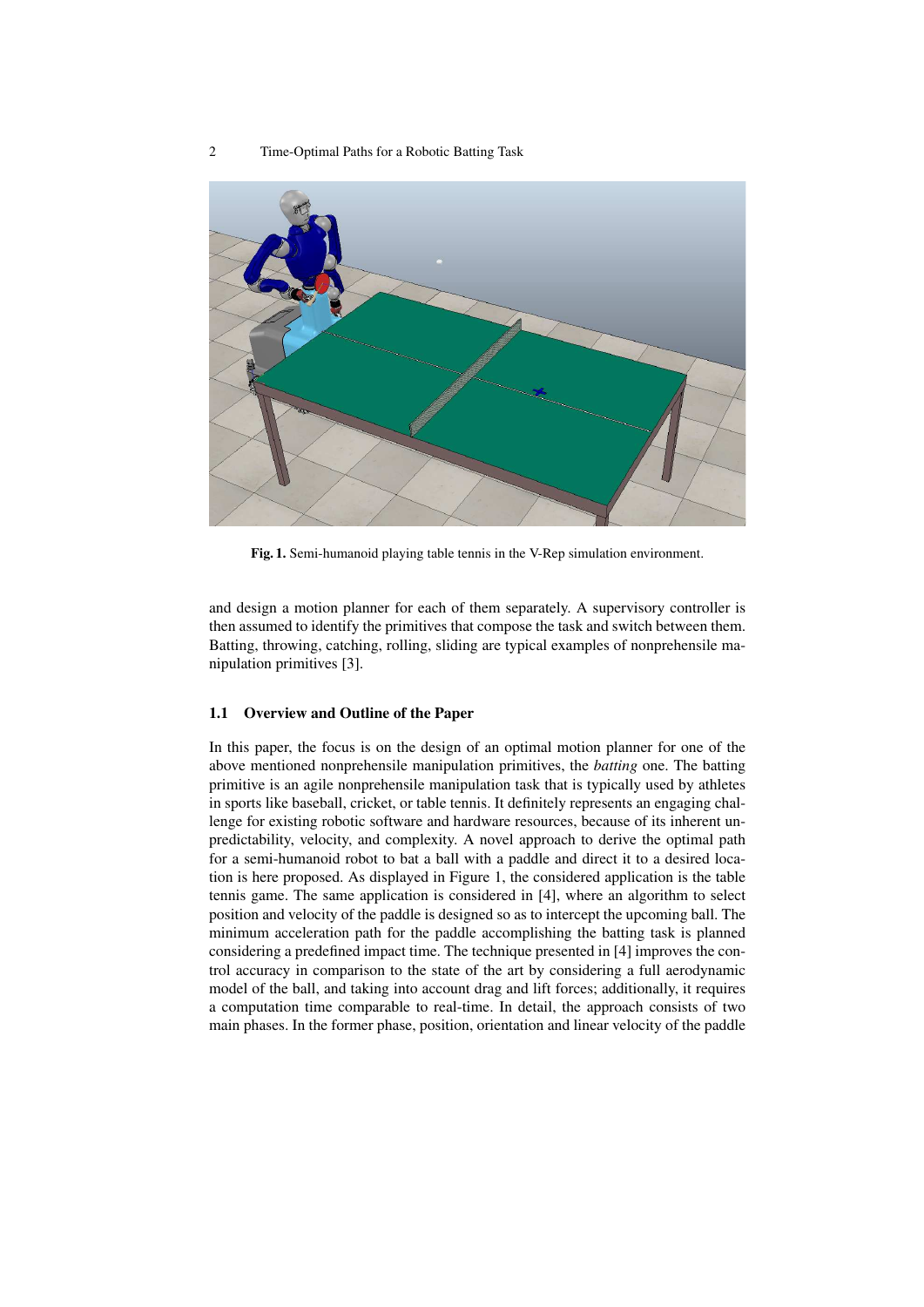are computed at the predefined impact time, such that the goal of driving back the ball towards the other paddle is satisfied. Then, in the latter phase, an optimization of the path in SE(3) gives the angular and linear trajectory of the paddle up to the predefined impact time. In this work, instead, an extension of the algorithm proposed in [4] is presented. The assumption of having a constant predefined impact time is relaxed, while different metrics are compared to define the optimal impact time. Numerical tests are implemented to evaluate the algorithm.

The paper is organized as follows. Section 2 presents the state of the art about planning methods for the batting motion, typically applied to the robotic table tennis game. Section 3 introduces the hybrid dynamics of the system. Section 4 presents the workflow of the proposed batting algorithm, and describes the method employed for predicting the state of the ball at the impact time, and the following computation of the desired configuration of the paddle. The details about the minimum acceleration planner in SE(3) for the paddle are introduced in Section 5. Section 6 shows the numerical evaluation of the different versions of the algorithm, and its application to a semi-humanoid robot equipped with a paddle as an end-effector. Finally, Section 7 concludes the paper.

## 2 State of the Art about the Robotic Batting Primitive

One of the first real-time table tennis robot prototype is proposed by Andersson in [5]. It is built on a commercial PUMA 260 robot arm, which is a 5 degrees of freedom (DoF) industrial robot. In [6], the same author employs fifth-order polynomials to generate a trajectory for the paddle intercepting the ball. The trajectory of the arm of the robot is adjusted while the ball is in free flight through a sensor-driven approach. A lowcost ping-pong player prototype is proposed in [7]. The authors propose to detect the location of the ball combining the information about the ball and its shadow on the table. An expert module defines the desired return point for the ball. A high-speed trajectory planner is presented in [8], where the authors propose to split the motion in two phases: a high speed phase and a reactive one, named swing and hitting motion, respectively. The hitting point is estimated before the impact, while the batting task is accomplished by modifying this point through a visual feedback. An approach to keep stability of a biped humanoid robot while playing table tennis is presented in [9]. In that work, an optimal momentum compensation method using lower body joints to cancel the momentum generated by arms is discussed. The authors of [10] propose an algorithm for returning a table tennis ball to a desired position with a desired spin. An approximated hybrid aerodynamics of the ball is exploited to compute the configuration of the paddle at impact time to accomplish the batting task.

In the field of artificial intelligence, learning techniques exploiting data-driven perspectives instead of inverse kinematics and physical models are often applied to the robotic table tennis game, through offline training of the system. The study shown in [11] predicts the ball trajectory using a fuzzy adaptive resonance theory network, and self-learns the behavior for each strike using a reinforcement learning network imitating human learning behavior. The work presented in [12] shows instead some experiments on two humanoid robots playing ping pong. The approach employs an adjustment of the trajectory prediction from an offline training of the model parameters based on a neural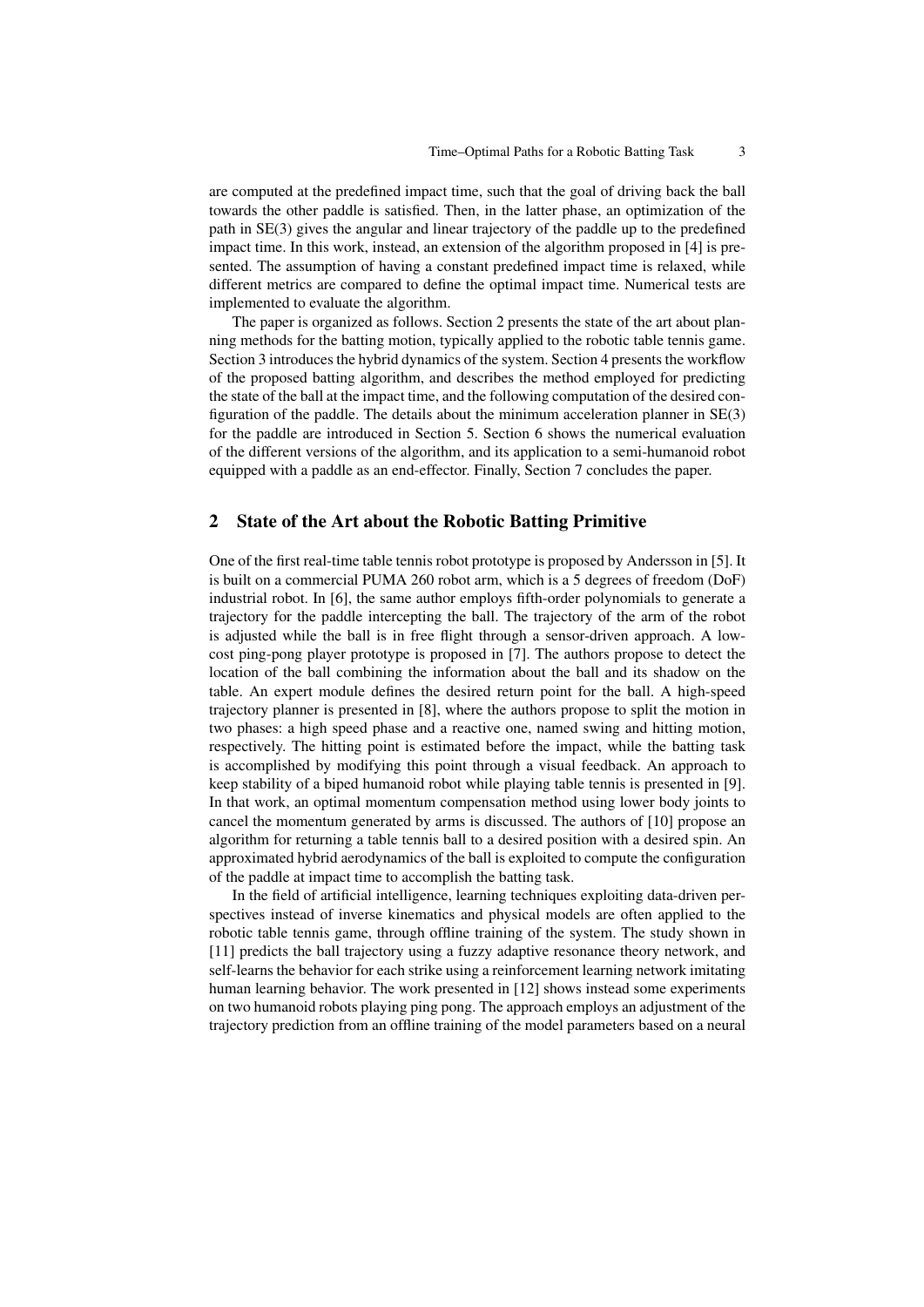network. In [13], the robot first learns a set of elementary table tennis hitting movements from a human teacher, and then it generalizes those movements in a wider range of situations using a mixture of motor primitives approach. The authors of [14] present an active learning approach, where the initial parameters of the paddle are computed through a locally weighted regression method. In [15], the authors find optimal striking points for a table tennis robot. The choice is based on a reward function, measuring how well the trajectory of the ball and the movement of the paddle coincide. Given the striking point, a stochastic policy over the reward is derived to evaluate prospective striking points sampled from the predicted rebound trajectory. In that approach, the resulting learning method takes into account the amount of experience data and its confidence. The work in [16] presents an approach for robotic table tennis game consisting in two stages: a first regression phase, in which the joint trajectories are generated to strike the incoming ball, and a second reinforcement learning phase, where the joint trajectories are updated to properly return the ball. The authors of [17] present a probabilistic approach to intercept a table tennis ball in space. A probabilistic representation is employed to find the initial time and the duration of the movement primitive maximizing the likelihood of hitting the ball.

Moreover, aerial robotics researchers have also been interested in planning the motion of an aerial vehicle to implement the batting motion primitive. An algorithm to generate an open loop trajectory guiding a prototype quadcopter to a predicted impact point is proposed in [18] by exploiting a Kalman filter. The authors of [19] implement the hitting primitive on a commercial drone. Finally, a trajectory tracking control strategy for a ball juggling task on a quadrotor, based on the subspace stabilization approach, is presented in [20]. An optimal trajectory generation method is adopted to obtain a dynamically feasible minimum jerk trajectory.

## 3 Hybrid Dynamic Equations of the System

The main methodology employed in this work consists in an optimization based planning of the robot trajectories using the hybrid dynamic model of the ball together with the motion of the paddle. The analytic model here considered for the hybrid ball and paddle dynamics is derived in [4]. The hybrid dynamics of the ball is made up of the free fall and the rebound equations. Since the mass of the ball is usually smaller than the mass of the paddle, the velocity of the paddle is assumed to be not affected by the collision: therefore, the rebound equations are only related to velocity of the ball. Additionally, a point contact is assumed between the ball and the paddle at impact time. Other assumptions related to the hybrid model of the ball motion are detailed in [21].

Let  $\Sigma_W$  be the world frame,  $\Sigma_B$  be the frame placed at the center of the ball, and  $\Sigma_P$  be the frame placed at the center of the paddle, with the *z*-axis as the outward normal. Let  $\mathbf{p}_B = \left[p_{Bx} \ p_{By} \ p_{Bz}\right]^T \in \mathbb{R}^3$ ,  $\mathbf{v}_B = \left[v_{Bx} \ v_{By} \ v_{Bz}\right]^T \in \mathbb{R}^3$  and  $\omega_B = \left[\omega_{Bx} \ \omega_{By} \ \omega_{Bz}\right]^T \in \mathbb{R}^3$ be the position, linear velocity and spin of the ball, respectively, with respect to Σ*<sup>W</sup>* . The spin of the ball is assumed to be constant before and after the rebound. Moreover, let  $\mathbf{p}_P = \left[p_{Px} \ p_{Py} \ p_{Pz}\right]^T \in \mathbb{R}^3$ ,  $\mathbf{v}_P = \left[v_{Px} \ v_{Py} \ v_{Pz}\right]^T \in \mathbb{R}^3$  and  $\omega_P = \left[\omega_{Px} \ \omega_{Py} \ \omega_{Pz}\right]^T \in \mathbb{R}^3$ be the position, linear and angular velocity of the paddle, respectively, all expressed in  $Σ<sub>W</sub>$ . Finally, let **R***P* ∈ *SO*(3) be the rotation matrix of  $Σ<sub>P</sub>$  with respect to  $Σ<sub>W</sub>$ . Assuming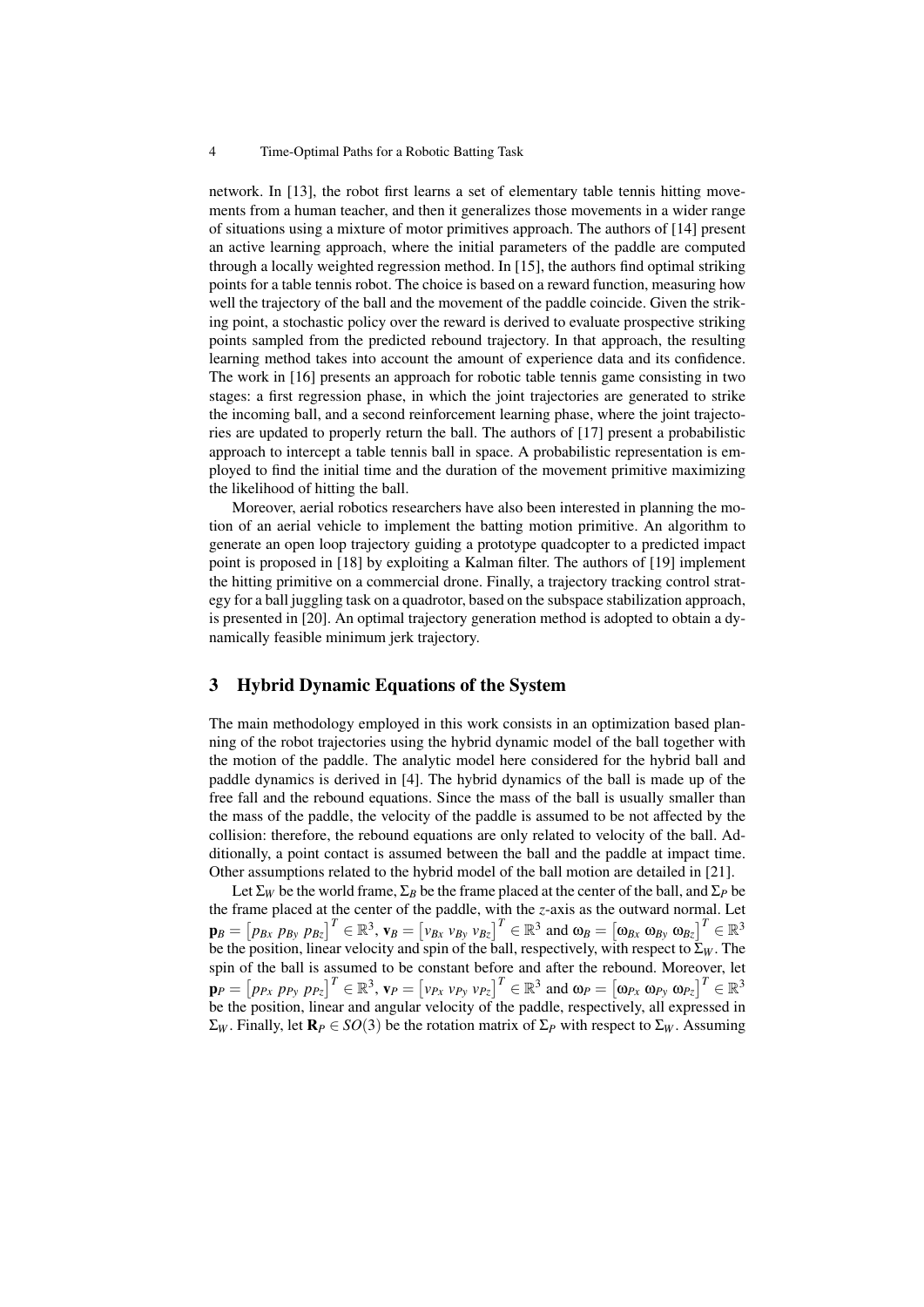#### Table 1. List of symbols

**Radius of the ball**  $r_p$  Radius of the paddle *m* Mass of the ball ρ Density of the air at (25◦*C*) *g* Gravity constant ε*v* Velocity rebound coefficient  $\frac{\varepsilon_{\omega}}{\varepsilon_r}$  Spin rebound coefficient<br> $\frac{\varepsilon_r}{\varepsilon_r}$  Linear rebound coefficien **Linear rebound coefficient** κ *d* Drag coefficient κ *d* Drag coefficient κ *l* 1 Lift coefficient κ *l* 2 Lift coefficient ζ **Simplified drag coefficient** 

that the drag and lift coefficients  $k_d$  and  $k_l$ , respectively, are represented by

$$
k^d = \frac{1}{2m}\rho\pi r^2(\kappa_1^d + \kappa_2^d\mu), \quad k^l = \frac{1}{m}\rho 4\pi r^3(\kappa_1^l + \kappa_2^l\mu),\tag{1}
$$

where

$$
\mu = \left(1 + \frac{(v_{Bx}^2 + v_{Bx}^2)\omega_{Bz}^2}{(v_{Bx}\omega_{By} - v_{By}\omega_{Bx})^2}\right)^{-\frac{1}{2}},
$$
\n(2)

while the other symbols are listed in Table 1, the continuous ball and paddle dynamics are given by

$$
\dot{\mathbf{p}}_B = \mathbf{v}_B,\tag{3a}
$$

$$
\dot{\mathbf{v}}_B = -\mathbf{g} - k^d \|\mathbf{v}_B\|\mathbf{v}_B + k^l \mathbf{S}(\mathbf{\omega}_B) \mathbf{v}_B,\tag{3b}
$$

$$
\dot{\mathbf{p}}_P = \mathbf{v}_P,\tag{3c}
$$

$$
\dot{\mathbf{R}}_P = \mathbf{R}_P \mathbf{S}(\omega_P),\tag{3d}
$$

where  $\mathbf{g} = \begin{bmatrix} 0 & 0 & g \end{bmatrix}^T$  is the gravity acceleration,  $||\cdot||$  is the Euclidean norm and  $\mathbf{S}(\cdot) \in$  $\mathbb{R}^{3\times 3}$  is the skew-symmetric matrix operator.

A method to identify the aerodynamic and rebound coefficients for different kind of rebound materials is presented in [21]. Within this framework, the aerodynamics of the ball (3b) models the magnitude of the drag and lift forces, and the respective parameters depend on the spin of the ball. This last is thus included in the formulation since it is relevant in the table tennis game, distinguishing an expert player form an amateur one. In particular, the type of spin is identified by the sign of the components of  $\omega_B$ , i.e. *topspin*, if  $\omega_{B_y} < 0$ , *backspin*, if  $\omega_{B_y} > 0$ , and *sidespin*, if  $\omega_{B_z} > 0$ .

Assuming that the superscripts − and + represent the state before and after the impact time, respectively, the linear and angular velocity of the ball after the impact can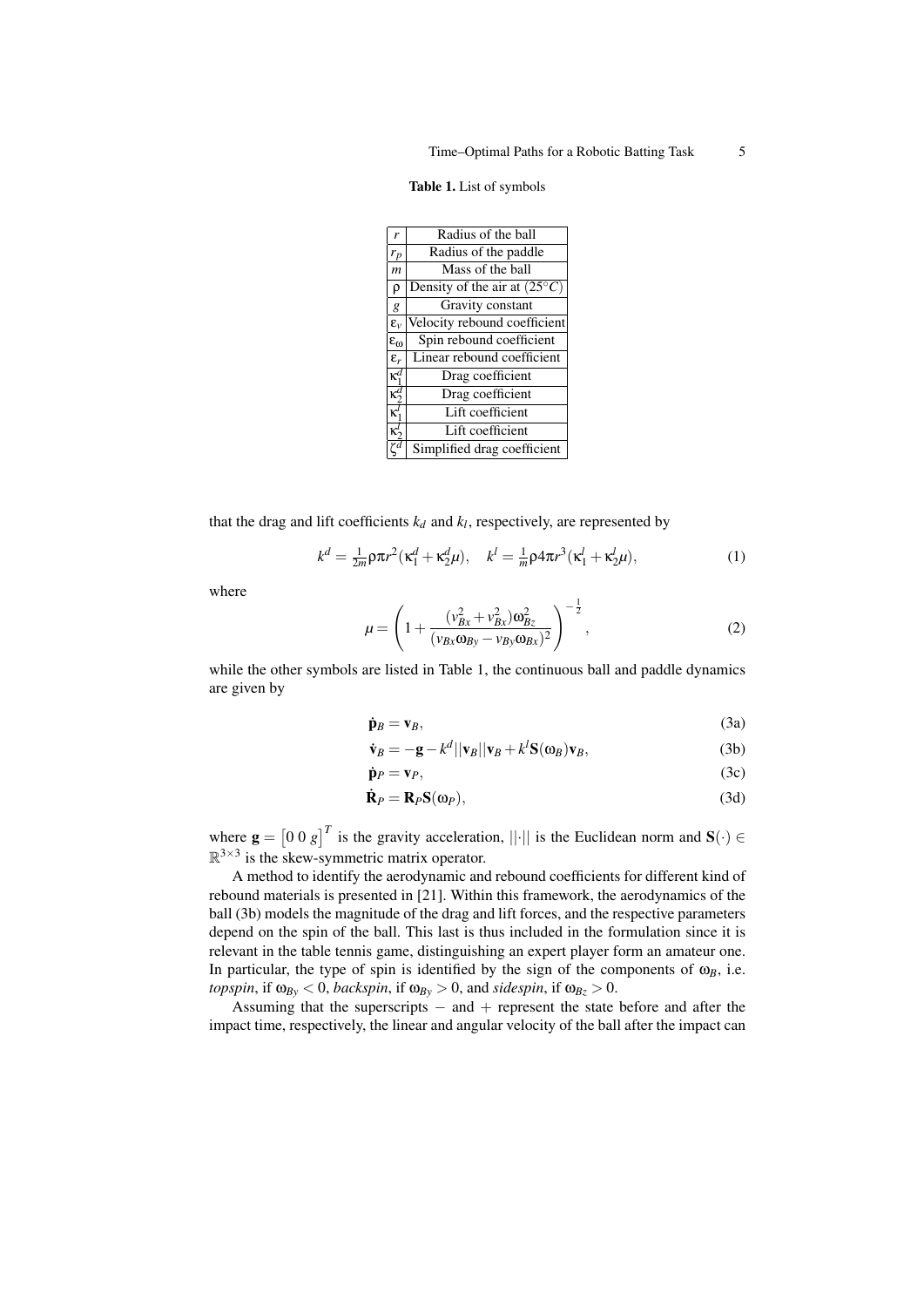be retrieved from

$$
\mathbf{v}_B^+ = \mathbf{v}_P + \mathbf{R}_P \mathbf{A}_{\nu\nu} \mathbf{R}_P^T (\mathbf{v}_B^- - \mathbf{v}_P) + \mathbf{R}_P \mathbf{A}_{\nu\omega} \mathbf{R}_P^T \mathbf{\omega}_B^-,
$$
(4a)

$$
\omega_B^+ = \mathbf{R}_P \mathbf{A}_{\omega\nu} \mathbf{R}_P^T (\mathbf{v}_B^- - \mathbf{v}_P) + \mathbf{R}_P \mathbf{A}_{\omega\omega} \mathbf{R}_P^T \omega_B^-, \tag{4b}
$$

where the matrices of rebound parameters are defined as

$$
\mathbf{A}_{\nu\nu} = \text{diag}(1 - \varepsilon_{\nu}, 1 - \varepsilon_{\nu}, \varepsilon_{r}), \mathbf{A}_{\nu\omega} = -\varepsilon_{\nu} r \mathbf{S}(\mathbf{e}_{3}), \tag{5}
$$

$$
\mathbf{A}_{\omega\nu} = \varepsilon_{\omega} r \mathbf{S}(\mathbf{e}_3), \mathbf{A}_{\omega\omega} = \text{diag}(1 - \varepsilon_{\omega} r^2, 1 - \varepsilon_{\omega} r^2, 1),
$$

and  $\varepsilon_v$  and  $\varepsilon_w$  are detailed in Table 1, whereas  $\mathbf{e}_i \in \mathbb{R}^3$  is the unit vector along the  $i^{th}$ -axis,  $i = \{1, 2, 3\}.$ 

Notice that the hybrid system (3)-(4) is characterized by the fact that its input, corresponding to the paddle linear and angular velocities, enters the ball dynamics exclusively through the rebound equations (4) since, as stated above, the paddle can modify the ball velocity only at impact time.

## 4 Time-Optimal Prediction

#### 4.1 Workflow of the Algorithm

In order to generate the optimal motion for the paddle to bat a table tennis ball towards a desired position with a desired spin, the paddle has to intercept the ball with a specific orientation and velocity. The algorithm to realize such batting motion primitive can be roughly divided in three main phases: the prediction of the motion of the ball, the selection of the configuration of the paddle at impact time, and the trajectory planning for the paddle. A graphical representation of the phases generating the optimal path for the paddle is showed in Figure 2.

- 1. In the first stage, the impact time  $t^i$ , the impacting position  $\mathbf{p}_B^i = \left[p_{Bx}^i \ p_{By}^i \ p_{Bz}^i\right]^T \in$  $\mathbb{R}^3$  and the pre-impact velocity  $\mathbf{v}_B^-$  of the ball are predicted assuming to know the initial position of the ball  $\mathbf{p}_B^0 = \left[p_{Bx}^0 \ p_{By}^0 \ p_{Bz}^0\right]^T \in \mathbb{R}^3$  and its linear and angular velocity, respectively,  $\mathbf{v}_B^0 = \left[ v_{Bx}^0 v_{By}^0 v_{Bz}^0 \right]^T \in \mathbb{R}^3$  and  $\omega_B^0 = \left[ \omega_{Bx}^0 \omega_{By}^0 \omega_{Bz}^0 \right]^T \in \mathbb{R}^3$ . These are produced by the opponent's hit and obtained from the visual measurement system. This step is accomplished by solving forward the model (3a)-(3b). Notice that the main novelty of the paper is introduced in this first stage: the impact time is not a priori defined, as in [4], but it is predicted online. Afterwards, choosing the goal configuration of the ball given by  $\mathbf{p}_{B}^{d} = \left[p_{Bx}^{d} \ p_{By}^{d} \ p_{Bz}^{d}\right]^{T} \in \mathbb{R}^{3}, \ \omega_{B}^{+d} \in \mathbb{R}^{3}$ , and the desired final time  $t^d$ , the post-impact velocity of the ball  $\mathbf{v}_B^+ \in \mathbb{R}^3$  is obtained through the backward solution of (3a)-(3b).
- 2. In the second stage, once the spin and velocity of the ball before and after the impact are computed from the previous stage, the algorithm selects the orientation  $\mathbf{R}_P^i$  and the velocity  $\mathbf{v}_P^i$  of the paddle at impact time through the solution of the reset map (4).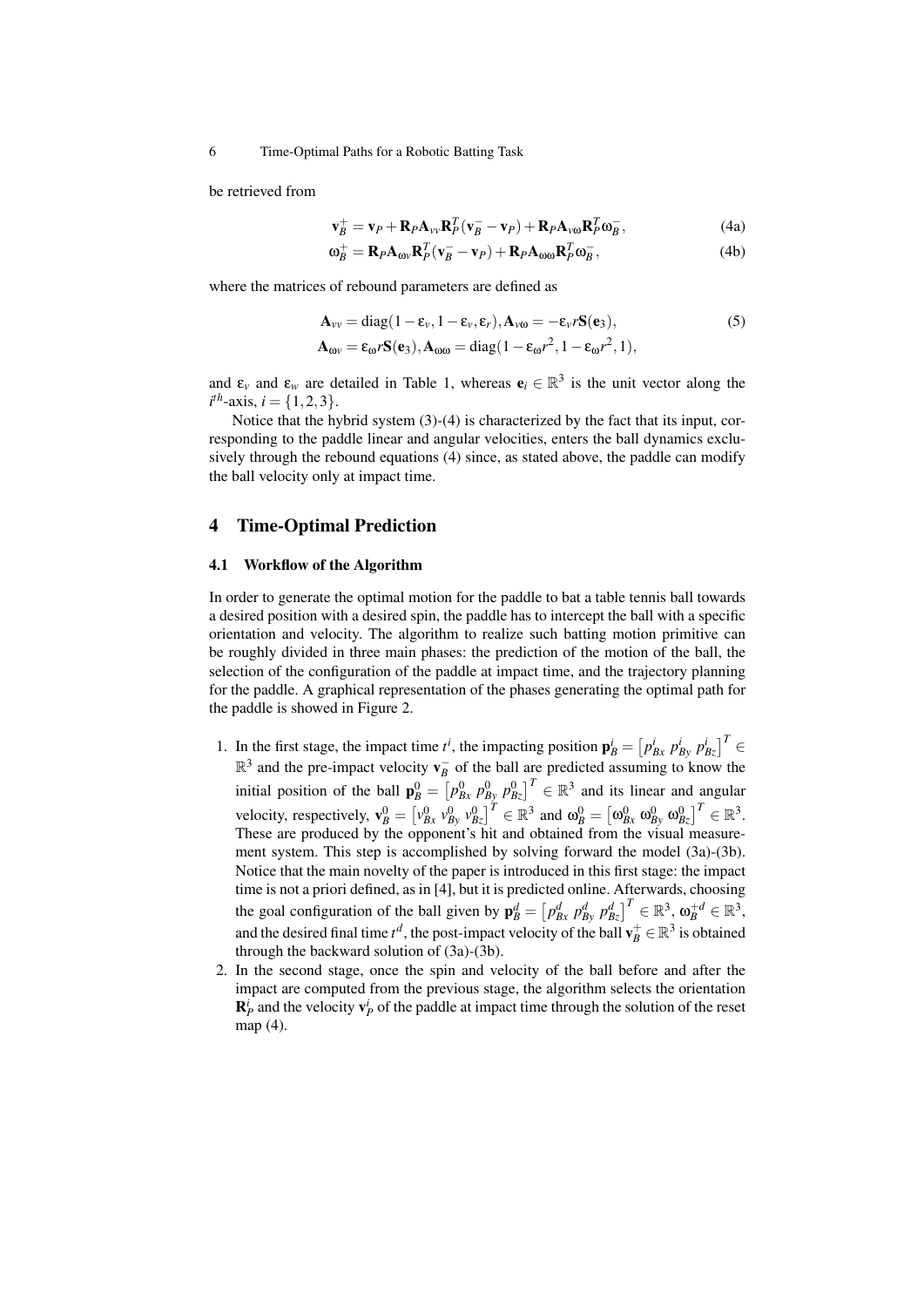

Fig. 2. Graphic representation of the stages of the algorithm.

3. In the third stage, the optimal trajectory planner for the paddle receives as input the desired configuration of the paddle at impact time. A boundary value problem is solved to compute the linear and angular trajectories of the paddle without specifying any representation of the angular coordinates. At this point, the linear and angular path of the paddle, namely  $\mathbf{p}_P(t), \mathbf{v}_P(t), \mathbf{R}_P(t), \omega_P(t)$ , can be tracked by the end effector of the semi-humanoid robot with a classical second order closed loop kinematic inversion [22].

In the following, the accurate description of the first two stages will be carried out. Section 5 is instead entirely devoted to present the third stage.

#### 4.2 Stage 1: Prediction of the Impacting Time, Position and Velocities of the Ball

In order to predict the impact time and position of the ball, and its linear pre- and postimpact velocity such that it reaches the desired location after the batting action, the equations (3a) and (3b) of the aerodynamic model are employed. However, this model is nonlinear and coupled, thus an analytic solution does not exist. Other approaches such as in [7] and in [18] employ linearized or simplified models with the aim to cut down the elaboration time. For example, the following simplified model of (3a)-(3b) is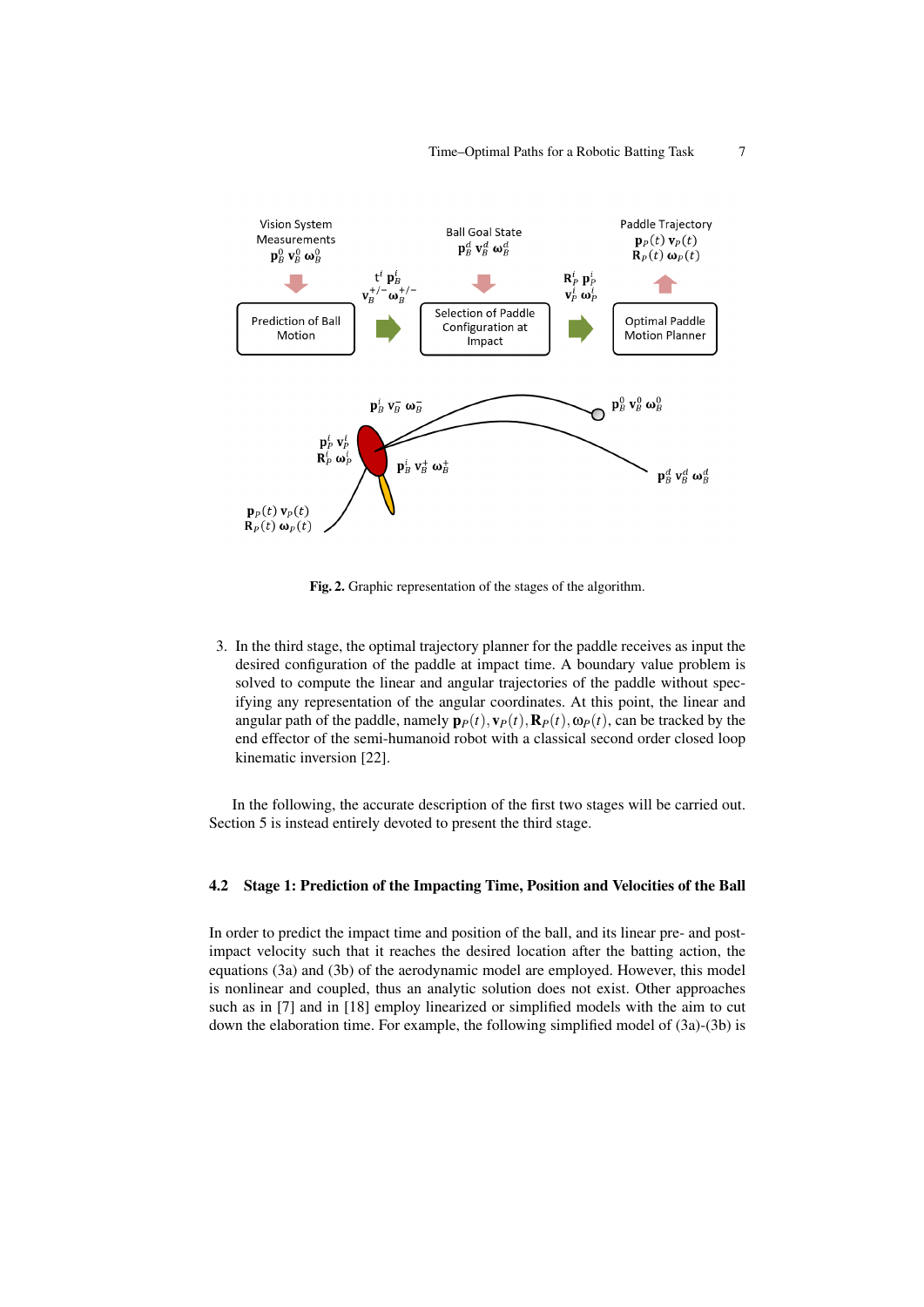employed in [10] since it directly provides an analytic solution

$$
\dot{\nu}_{Bx} = -\zeta^d |\nu_{Bx}| \nu_{Bx}, \qquad \dot{p}_{Bx} = \nu_{Bx}, \qquad (6a)
$$

$$
\dot{\nu}_{By} = -\zeta^d |\nu_{By}|\nu_{By}, \qquad \dot{p}_{By} = \nu_{By}, \qquad (6b)
$$

$$
\dot{\nu}_{Bz} = -g, \qquad \dot{p}_{Bz} = \nu_{Bz}, \qquad (6c)
$$

where  $\zeta^d = \frac{\rho}{2m} \pi r^2 k^d$ , with  $k^d$  considered as a suitable constant coefficient. The approach here proposed goes instead in a different direction: it exploits a proper numerical solver suitable for real-time processing.

Three different optimization problems are considered to predict the impact time and position of the ball, as well as its velocity before the rebound. The general methodology consists in the solution of nonlinear curve fitting problems.

Prediction with a predefined impact time A first approach to predict the impact position and the pre-impact velocity of the ball is showed in [4]. By assigning the impact time, the impact configuration of the ball is predicted according to its initial position and velocity produced by the opponent's hit. The following minimization problem is then considered

$$
\min_{\mathbf{p}_B^i, \mathbf{v}_B^-} \left| \left| \begin{bmatrix} \widetilde{\mathbf{p}}_B^0 \\ \widetilde{\mathbf{v}}_B^0 \end{bmatrix} - \begin{bmatrix} \mathbf{p}_B^0 \\ \mathbf{v}_B^0 \end{bmatrix} \right| \right|^2, \tag{7}
$$

where  $\mathbf{p}_B^i$  and  $\mathbf{v}_B^-$  are the optimizing variables,  $\widetilde{\mathbf{p}}_B^0 = \widetilde{\mathbf{p}}_B^0(\mathbf{p}_B^i, \mathbf{v}_B^-)$  and  $\widetilde{\mathbf{v}}_B^0 = \widetilde{\mathbf{v}}_B^0(\mathbf{p}_B^i, \mathbf{v}_B^-)$ are the position and the velocity of the ball at the initial time, respectively, numerically obtained by backward integrating (3a) and (3b) starting from the optimization variables  $\mathbf{p}_B^i$ ,  $\mathbf{v}_B^-$  at the predefined impact time  $t^i$ . In this case, the determination of the impact position and pre-impact velocity of the ball is addressed at run-time, differently from other approaches in the literature, such as [10, 23].

Prediction of a variable impact time In a second possible optimization problem the impact time is predicted as well as the impact position and the pre-impact velocity of the ball. Starting from the initial state of the ball, the following minimization problem is equivalent to (7) but it includes the impact time as a decision variable

$$
\min_{i, \mathbf{p}_B^i, \mathbf{v}_B^-} \left| \left| \begin{bmatrix} \widetilde{\mathbf{p}}_B^0 \\ \widetilde{\mathbf{v}}_B^0 \end{bmatrix} - \begin{bmatrix} \mathbf{p}_B^0 \\ \mathbf{v}_B^0 \end{bmatrix} \right| \right|^2.
$$
 (8)

In this case, the resulting impact time is optimized in the sense that it best fits the numerical curve.

*t*

Prediction of a variable impact time minimizing the motion of the paddle The third possible approach consists in the computation of the impact time minimizing the distance between the initial position of the paddle and its impact position. The following minimization problem is thus considered

$$
\min_{t^i, \mathbf{p}_B^i, \mathbf{v}_B^-} ||\widetilde{\mathbf{p}}_B^i - \mathbf{p}_P^0||^2, \tag{9}
$$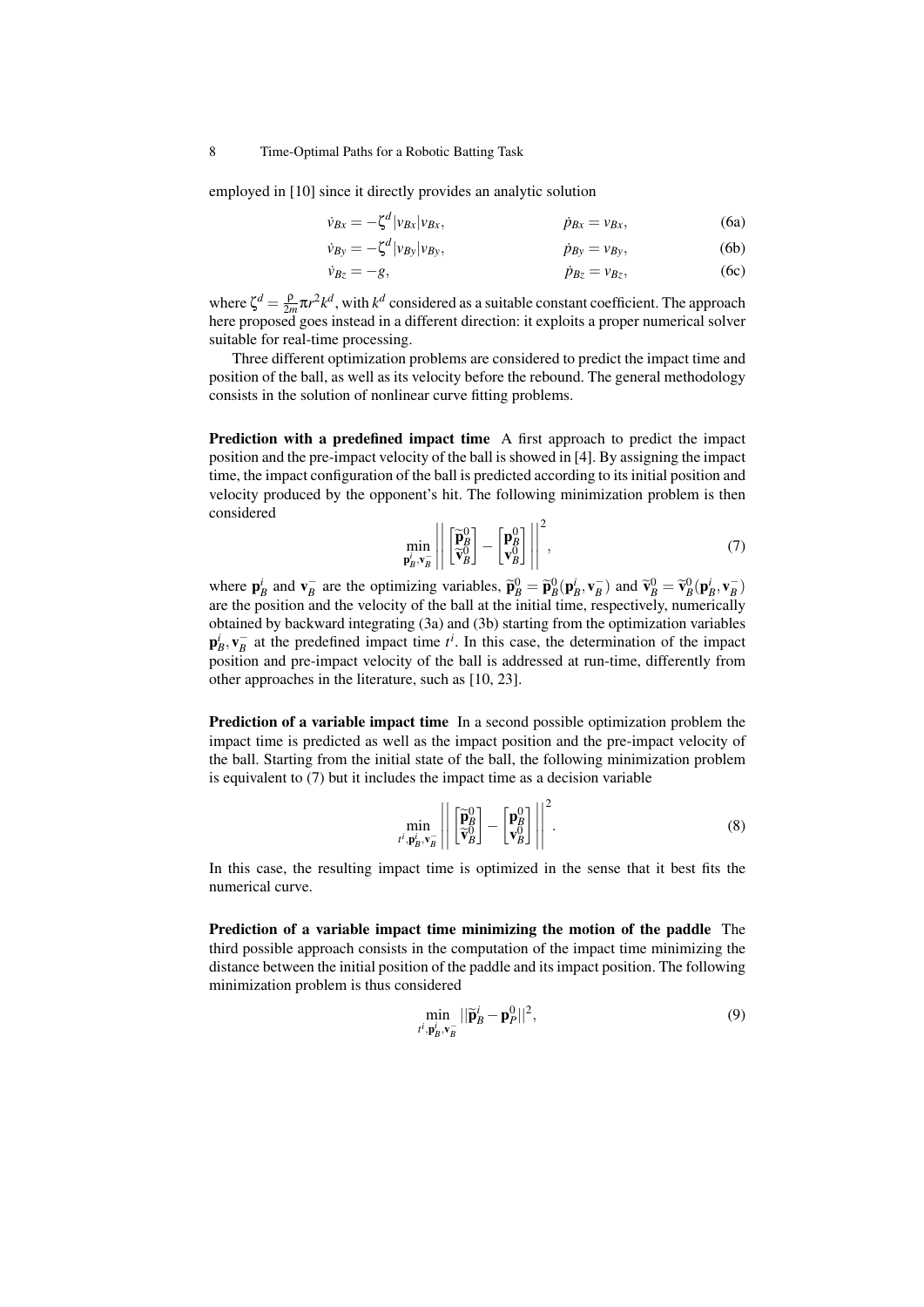where  $\widetilde{\mathbf{p}}_B^i = \widetilde{\mathbf{p}}_B^i(\mathbf{p}_B^0, \mathbf{v}_B^0)$  is the position of the ball at impact time numerically obtained by<br>forward integrating (3a) and (3b) starting from the optimization veriphles  $\mathbf{p}_0^0, \mathbf{v}_0^0$ forward integrating (3a) and (3b) starting from the optimization variables  $\mathbf{p}_B^0$ ,  $\mathbf{v}_B^0$  at time  $t<sup>0</sup>$ . In this case, the resulting impact time is optimized in the sense that the paddle travels the shortest distance to intercept the ball. Therefore, the introduction of this metric in the prediction stage allows not only to predict the position of the ball and its pre-impact velocity but even, more interestingly, to optimize the impact time with respect to the length of the path that the paddle should cover.

Another optimization is considered in order to compute the post-impact velocity of the ball  $\mathbf{v}_B^+$  such that it reaches the goal  $\mathbf{p}_B^d$  at the desired time  $t^d$ . The following curve fitting is implemented

$$
\min_{\mathbf{v}_B^+} \|\widetilde{\mathbf{p}}_B^d(\mathbf{v}_B^+) - \mathbf{p}_B^d\|^2, \tag{10}
$$

where  $\mathbf{v}_B^{\perp}$  is the decision variable, and  $\widetilde{\mathbf{p}}_B^d(\mathbf{v}_B^+)$  is the position of the ball at time  $t^d$ , numerically obtained by forward integrating (3a) and (3b) starting from the ball position  $\mathbf{p}_B^i$  at impact time  $t^i$ , computed through one of the metrics given above. This solution ensures that the post-impact motion of the ball is such that it reaches the desired location at the time  $t^d$  as close as possible. An initial guess for the solution of the minimization problem (10) is analytically calculated from (6) as

$$
v_{Bx}^{+} = \frac{(p_{Bx}^{d} - p_{Bx}^{i})(e^{\zeta^{d}|p_{Bx}^{d} - p_{Bx}^{i}|} - 1)}{\zeta^{d}|p_{Bx}^{d} - p_{Bx}^{i}|(t^{d} - t^{i})},
$$
\n(11a)

$$
v_{By}^{+} = \frac{(p_{By}^{d} - p_{By}^{i})(e^{\zeta^{d}|p_{By}^{d} - p_{By}^{i}|} - 1)}{\zeta^{d}|p_{By}^{d} - p_{By}^{i}|(t^{d} - t^{i})},
$$
\n(11b)

$$
v_{Bz}^{+} = -\frac{g(t^{d} - t^{i})}{2} + \frac{p_{Bz}^{d} - p_{Bz}^{i}}{t^{d} - t^{i}}.
$$
\n(11c)

#### 4.3 Stage 2: Desired Configuration of the Paddle at Impact

Once the impact time  $t^i$ , the impact position  $\mathbf{p}_B^i$  of the ball and its pre- and post-impact velocities,  $\mathbf{v}_B^-$  and  $\mathbf{v}_B^+$  respectively, are computed as in Section 4.2, the paddle configuration is derived solving the rebound model of the ball.

Consider the YX-Euler angles  $(\theta, \phi)$  as a parametric representation of the orientation of the paddle, with  $\phi \in [-\pi/2, \pi/2]$  and  $\theta \in [0, \pi]$ , and define  $\tilde{\mathbf{v}} = [\tilde{v}_x \ \tilde{v}_y \ \tilde{v}_z]^T =$  $\mathbf{v}_B^+ - \mathbf{v}_B^-$  and  $\tilde{\omega} = \begin{bmatrix} \tilde{\omega}_x & \tilde{\omega}_y & \tilde{\omega}_z \end{bmatrix}^T = \omega_B^{+d} - \omega_B^-$ . The velocity and orientation of the paddle at impact time are respectively computed through

$$
\mathbf{v}_P^i = \mathbf{v}_B^- + \mathbf{R}_P^i (\mathbf{I}_3 - \mathbf{A}_{\nu\nu})^{-1} (\mathbf{R}_P^{iT} \tilde{\mathbf{v}} - \mathbf{A}_{\nu\omega} \omega_B^-), \tag{12a}
$$

$$
\mathbf{R}_P^i = \mathbf{R}_Y(\theta) \mathbf{R}_X(\phi),\tag{12b}
$$

where  $I_3 \in \mathbb{R}^{3 \times 3}$  is the identity matrix,  $\mathbf{R}_i(\cdot) \in SO(3)$  is the elementary rotation matrix with  $i = \{X, Y\}$ , representing the rotation of an angle around the *i*-axis, and  $\theta$ , $\phi$  are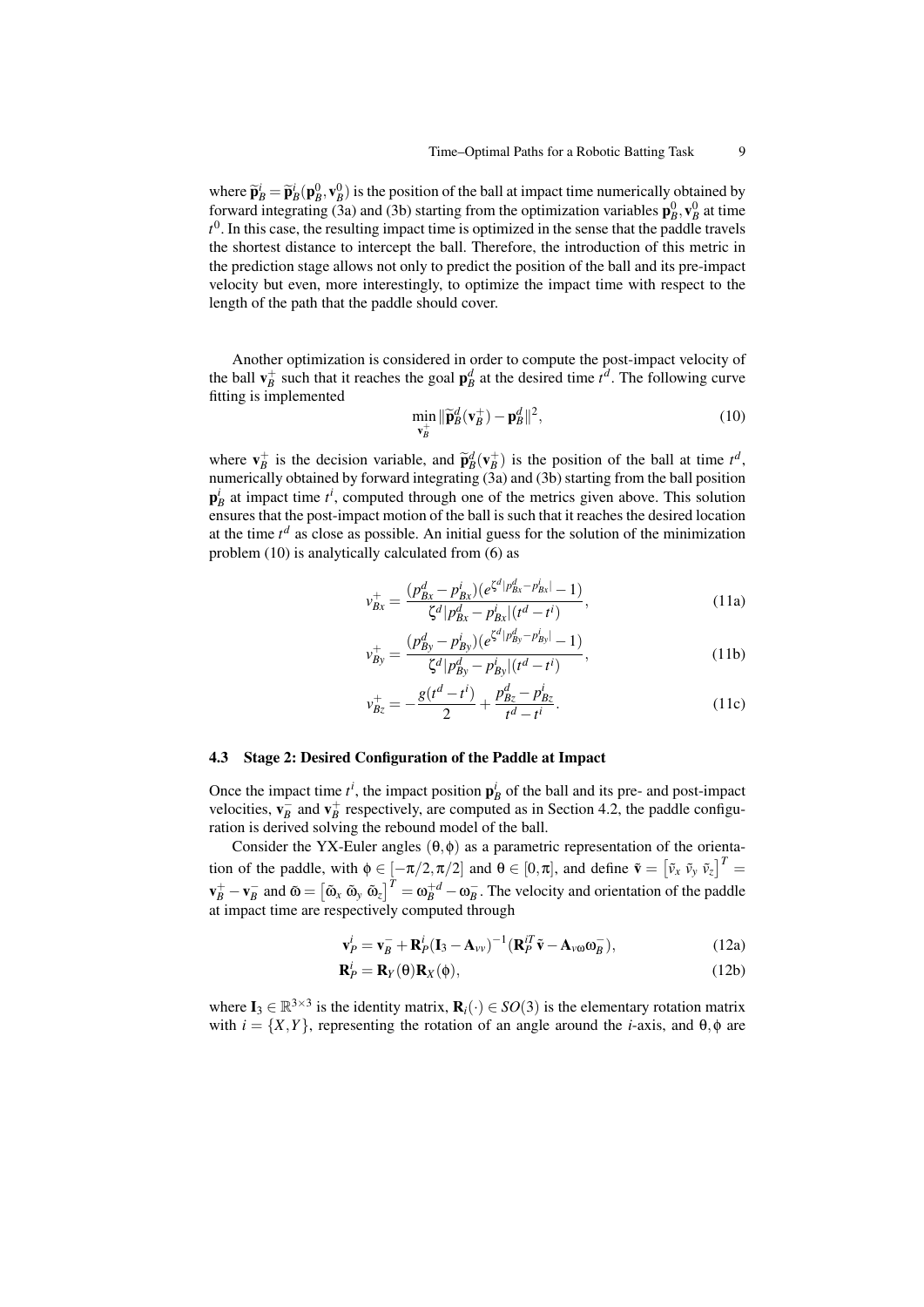such that

$$
\tilde{v}_z \cos \phi \sin \theta - \tilde{v}_x \cos \phi \cos \theta = \tilde{\omega}_y, \qquad (13a)
$$

$$
e_c^2 ||\tilde{\mathbf{v}}||^2 \sin^2 \phi - 2e_c \mathbf{e}_2 S(\tilde{\mathbf{v}}) \tilde{\omega} \sin \phi + (\mathbf{e}_1 + \mathbf{e}_3) ||\tilde{\omega}||^2 - e_c \mathbf{e}_2 ||\tilde{\mathbf{v}}||^2 = 0,
$$
 (13b)

where  $e_c = \epsilon_0 r / \epsilon_v$ , and the other symbols are listed in Table 1. In order to obtain a wellposed solution of the reset map, the ball motions must comply with the Proposition 1 in Section III-A of [10].

## 5 Minimum Acceleration Path in SE(3)

The third stage of the workflow of the proposed algorithm is described in this section. In detail, the generation of an optimal trajectory in SE(3) for the paddle is addressed. By knowing the initial configuration of the paddle, and after having computed its desired configuration at the impact (see Section 4.3), many different paths and trajectories can be followed to fulfill the requirements. A wiser method would be to found this path such that a certain objective function is optimized. As in [4], the optimization of the acceleration functional of the paddle along the path in SE(3) is pursued. In the following, a brief background about differential geometry is provided. Afterwards, the theory about the minimum acceleration planner for the paddle is reported.

## 5.1 Brief Background about Differential Geometry

Within this context, trajectories for which it is possible to specify both the initial and final position and velocity are of interest. The motion can be specified in either the joint space, which is a torus, or the task space, which is SE(3). At this stage, to be general, it is assumed that the path is generated on an arbitrary Riemannian manifold *M* (see [24] for more details).

Let  $\gamma$  :  $(a,b) \to M$  be the path, and  $\langle \langle \cdot, \cdot \rangle \rangle$  be the metric on *M*. Let  $f : (-\varepsilon, \varepsilon) \times$  $(a,b) \rightarrow M$  be a proper variation of  $\gamma$  satisfying

$$
f(0,t) = \gamma(t), \quad \forall t \in (a,b)
$$
  

$$
f(s,a) = \gamma(a), \quad \text{and} \quad f(s,b) = \gamma(b).
$$

Two vector fields are relevant along the path γ. The former is the *variation field* which is defined by

$$
S_{\gamma(s)} := \frac{\partial f(s,t)}{\partial s} = \frac{\mathrm{d}f_t(s)}{\mathrm{d}s}.
$$

The latter is the velocity vector field of  $\gamma$ , given by

$$
V_{\gamma(s)} := \frac{d\gamma(t)}{dt} = \frac{\partial f(s,t)}{\partial t} = \frac{df_s(t)}{dt}.
$$

Hence, the Levi-Civita connection  $\nabla$  is introduced to perform calculus on the curves of *M*. Therefore, given a curve  $γ(t)$  and a connection, there exists a covariant derivative denoted by  $\frac{D}{dt}$ .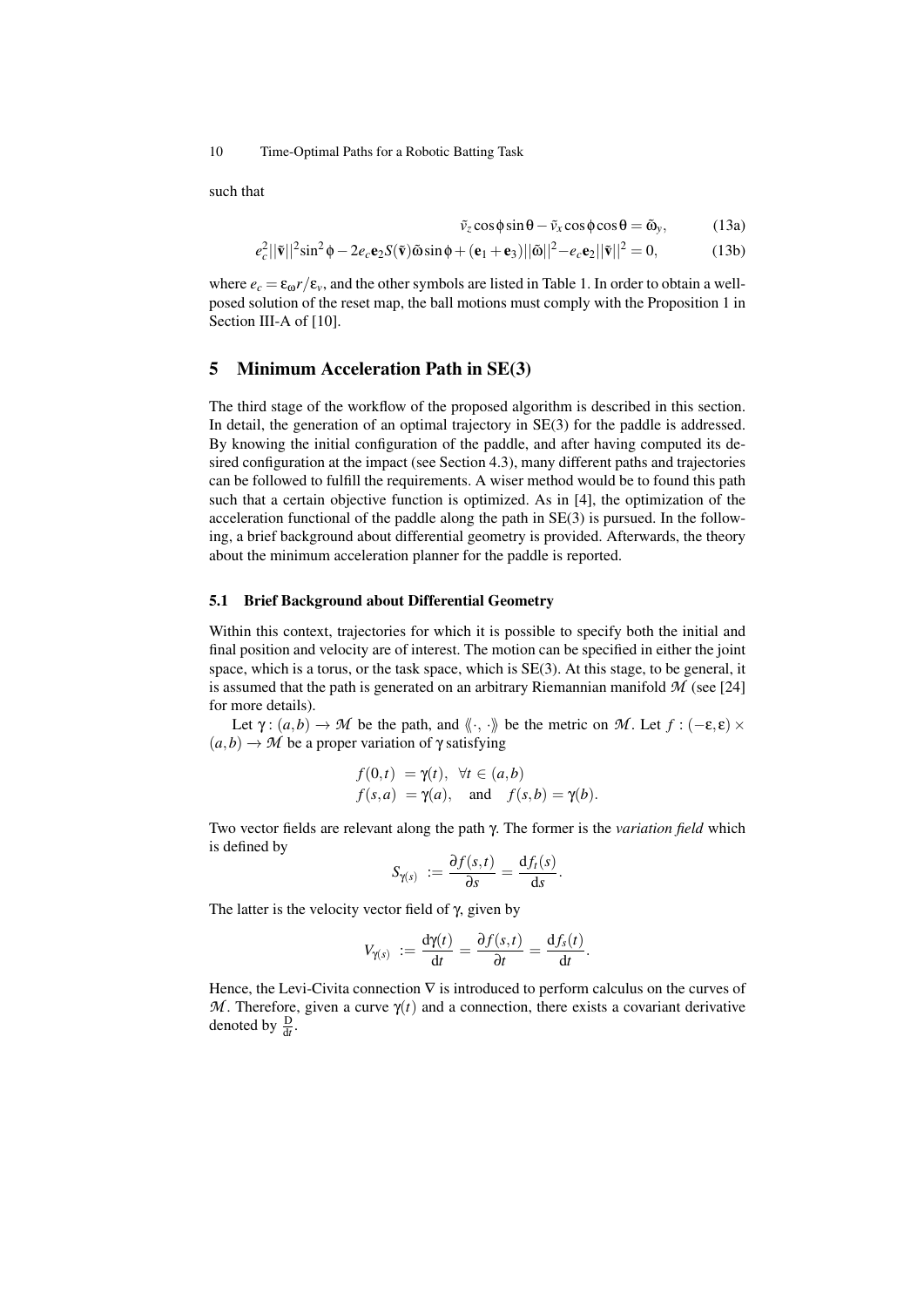The Levi-Civita connection satisfies the following compatibility and symmetry conditions: D*U*

$$
\frac{\mathrm{d}}{\mathrm{d}t}\langle U, W \rangle = \langle \frac{\mathrm{D}U}{\mathrm{d}t}, W \rangle + \langle \langle U, \frac{\mathrm{D}W}{\mathrm{d}t} \rangle \rangle \tag{14a}
$$

$$
\nabla_X Y - \nabla_Y X = [X, Y] \tag{14b}
$$

for any vector fields *U* and *W*, along the differentiable curve γ, and any vector field  $X, Y \in \mathfrak{X}(\mathcal{M})$ , where  $\mathfrak{X}(\mathcal{M})$  is the set of all vector fields on  $\mathcal{M}$ .

The curvature *R* of a Riemannian manifold *M* associates to every pair  $X, Y \in \mathcal{X}(\mathcal{M})$ a mapping  $R(X, Y) : \mathfrak{X}(\mathcal{M}) \to \mathfrak{X}(\mathcal{M})$  given by

$$
R(X,Y)Z = \nabla_Y \nabla_X Z - \nabla_X \nabla_Y Z + \nabla_{[X,Y]} Z,
$$

where  $Z \in \mathfrak{X}(\mathcal{M})$ . In the next subsection, the following properties related to the curvature are employed

$$
\frac{D}{\partial t}\frac{D}{\partial s}X - \frac{D}{\partial s}\frac{D}{\partial t}X = R\left(\frac{\partial f}{\partial s}, \frac{\partial f}{\partial t}\right)X, \langle R(X,Y)Z, T \rangle = \langle R(Z,Y)X, Y \rangle.
$$

## 5.2 Optimized Path Planning in SE(3)

Following the theory developed in [25], the following acceleration function along the path of the paddle in SE(3) is minimized within the proposed framework

$$
J = \int_{t_a}^{t_b} \langle \nabla_V \mathbf{V}, \nabla_V \mathbf{V} \rangle \, \mathrm{d}t,\tag{15}
$$

where  $[t_a, t_b]$  is the time interval over which the trajectory is planned,  $V = (\omega_P, v_P) \in$  $\mathfrak{se}(3)$  is the velocity of the paddle along a particular path, and  $\nabla$  denotes the Levi-Civita affine connection derived from a particular choice of metric on SE(3). This latter object allows the differentiation along curves on any smooth manifold. In particular, the inner product of the acceleration of a particular path with itself is expressed in (15): this may also be identified by the squared norm of the acceleration of this path at a particular point. Choosing the metric on SE(3) as

$$
\mathbf{W} = \begin{bmatrix} \alpha \mathbf{I}_3 & \mathbf{0} \\ \mathbf{0} & \beta \mathbf{I}_3 \end{bmatrix},
$$

where  $\alpha, \beta > 0$  so that for  $T_1, T_2 \in \mathfrak{se}(3)$  then  $\langle T_1, T_2 \rangle = \mathbf{t}_1^T \mathbf{W} \mathbf{t}_2$  with  $\mathbf{t}_1$  and  $\mathbf{t}_2$  the  $6 \times 1$  components of  $T_1$  and  $T_2$ , the Levi-Civita connection can be expressed by

$$
\nabla_X Y = \left\{ \frac{\mathrm{d}}{\mathrm{d}t} \omega_y + \frac{1}{2} \omega_x \times \omega_y, \frac{\mathrm{d}v_y}{\mathrm{d}t} + \omega_x \times \nu_y \right\},\,
$$

where  $\omega_x$  and  $\omega_y$  are the angular components and  $v_x$  and  $v_y$  are the linear components of the rigid body velocities  $X \in \mathfrak{se}(3)$  and  $Y \in \mathfrak{se}(3)$ , respectively.

In order to have necessary conditions to find a path minimizing the acceleration function, the first variation of such a cost (15) has to be equated to zero. This yields a fourth order boundary problem given by

$$
\nabla_V \nabla_V \nabla_V \mathbf{V} + R(\mathbf{V}, \nabla_V \mathbf{V}) \mathbf{V} = \mathbf{0},\tag{16}
$$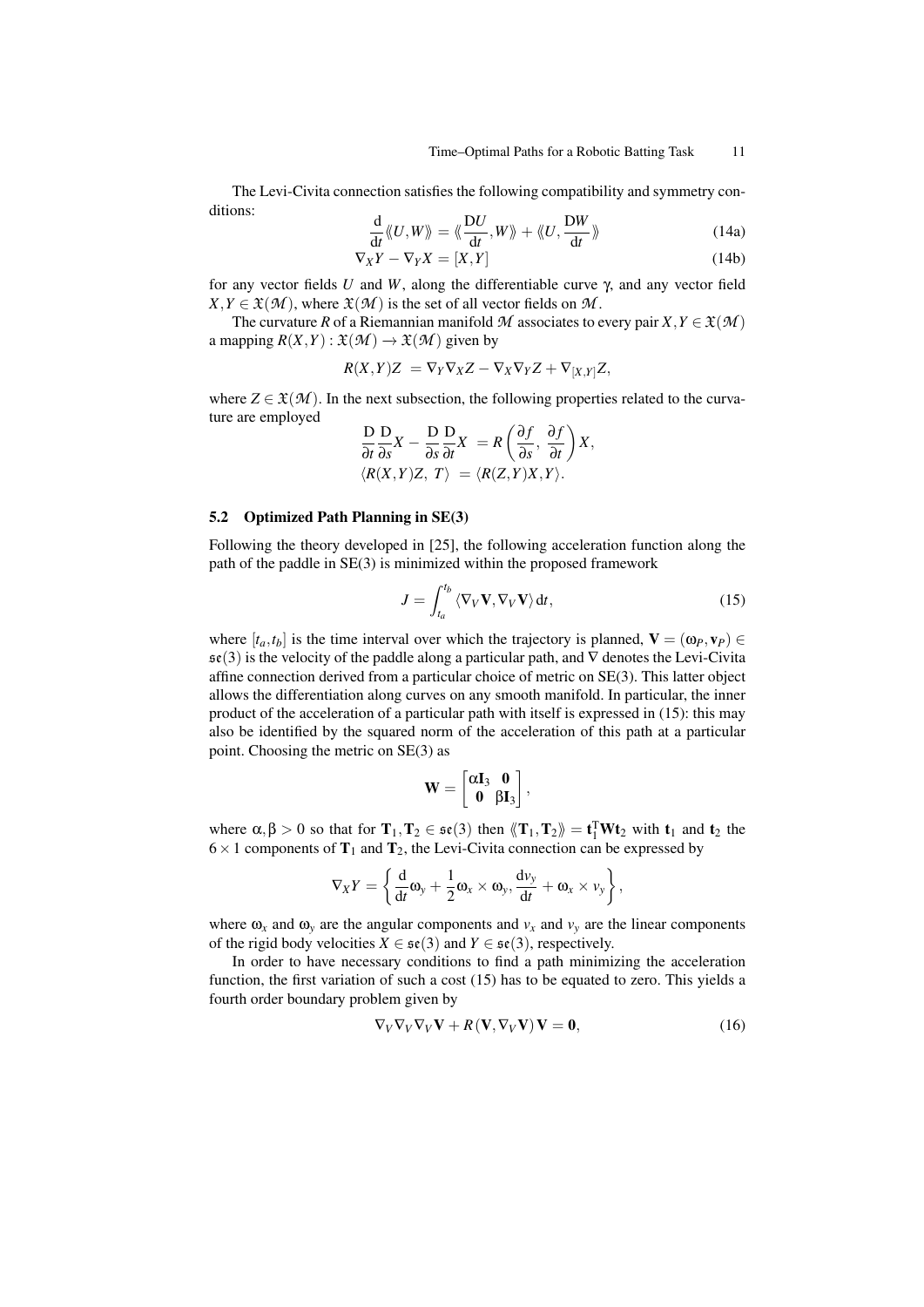where  $R$  is the curvature tensor associated with the Levi-Civita affine connection [24]. Notice that it is possible to write down (16) in terms of the angular and linear velocity components of the paddle as

$$
\omega_P^{(3)} + \omega_P \times \ddot{\omega}_P = \mathbf{0},\tag{17a}
$$

$$
\mathbf{p}_P^{(4)} = \mathbf{0},\tag{17b}
$$

where  $(\cdot)^{(n)}$  denotes the *n*<sup>th</sup> derivative of  $(\cdot)$ . The obtained ordinary differential equations (17) turn into a well-defined boundary value problem with the addition of the boundary conditions. Regarding the rotational path (17a), such boundary conditions are

$$
\mathbf{R}_P(t_a) = \mathbf{R}_P^0 \quad \omega_P(t_a) = \omega_P^0, \tag{18a}
$$

$$
\mathbf{R}_P(t_b) = \mathbf{R}_P^i, \quad \omega_P(t_b) = \omega_P^i,
$$
 (18b)

where  $\mathbf{R}_P^0$  and  $\omega_P^0$  are the initial orientation and angular velocity of the paddle, respectively. On the other hand, regarding the translational path (17b), the boundary conditions are

$$
\mathbf{p}_P(t_a) = \mathbf{p}_P^0 \quad \mathbf{v}_P(t_a) = \mathbf{v}_P^0,\tag{19a}
$$

$$
\mathbf{p}_P(t_b) = \mathbf{p}_P^i \quad \mathbf{v}_P(t_b) = \mathbf{v}_P^i,\tag{19b}
$$

Notice that in the practice, the optimal translational motion of the paddle is found by merely solving a small scale linear system of equations obtained by (17b) and (19): this may be performed very fast from an elaboration time point of view. Nevertheless, in order to determine the rotary motion of the paddle, a boundary value problem needs to be solved. In general, a boundary value problem is nonlinear and time invariant, but the forcing function (17a) is hardly complicated. The computational burden of the proposed planner for an optimal trajectory of the paddle is analyzed within Section 6.3.

## 6 Simulations

This section presents a discussion about the numerical evaluation of the batting algorithm. The three metrics introduced in Section 4.2 are taken into account. In detail, Section 6.1 shows an exemplar simulation of the proposed technique with a predefined impact time. Section 6.2 describes instead the evaluation of the approach with the prediction of a variable impact time using the last two metrics (8)-(9) in Section 4.2. Finally, Section 6.3 presents some tests focused on the paddle motion to underline the properties of the planned trajectories.

The values of the parameters of the dynamic model considered to simulate the physical system (3) and (4) are listed in Table 2 [4]. The Matlab environment is used for numerical tests. For the hybrid dynamics, the *ode*45 solver, with the *events* option, is employed. The *lsqcurve fit* function, which is based on the Levembert-Marquardt's algorithm, is adopted to solve the nonlinear curve fittings. The boundary value problem, for the minimum acceleration planner, is solved through the *bvp*4*c* function. In this work, the Levembert-Marquardt's algorithm is employed to solve the non-linear least squares problems (7), (8), and (9) since it guarantees small elaboration time, as explained in [26] and [27]. In order to speed up the convergence of the optimization problems, the initial guess for the solution is obtained solving analytically the approximated model (11).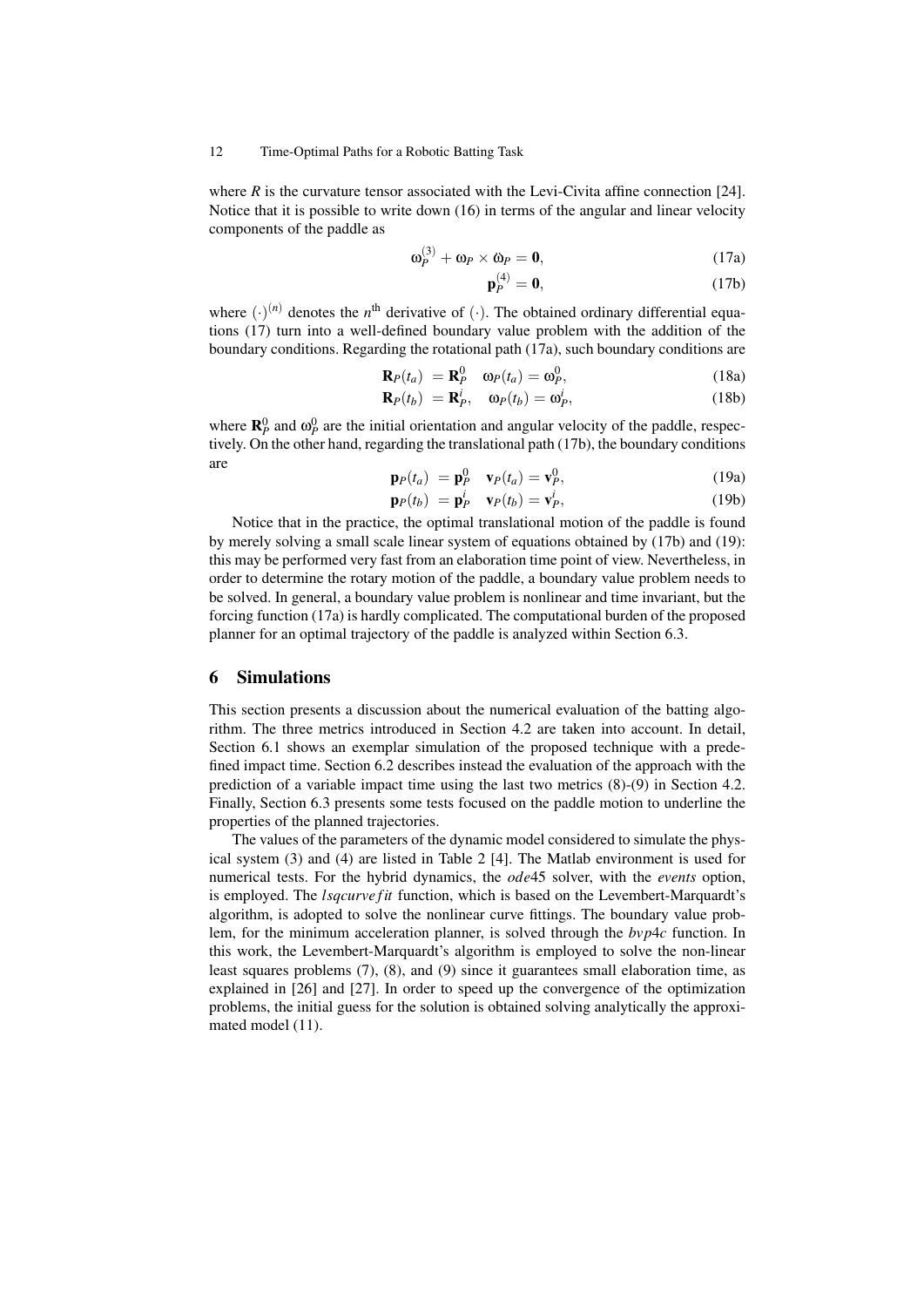*r* 2e-2 *m*  $\frac{1.5e-1}{m}$ *m* 2.7e-3 *kg* ρ 1.184 *kg*/*m* 3  $g \mid 9.81 \; m/s^2$ κ *d* 1 5.05e-1 κ *d* 2  $6.5e-2$ κ *l* 1  $9.4e-2$ κ *l* 2 -2.6e-2 ε*v* 6.15e-1 2.57e3 ε*r* 7.3e-1 ζ  $\sqrt{5.4e-1}$ 

Table 2. Numerical values of the considered parameters of the hybrid dynamic model

#### 6.1 Evaluation of the Batting Motion Planner with a Predefined Impact Time

In this case study the proposed algorithm, depicted in Figure 2, is simulated considering a constant predefined impact time. Then, supposing to have at disposition the estimated trajectory of the ball from the visual system and the desired final configuration of the ball, the optimal paddle trajectory is derived through the two minimization problems (7) and  $(10)$ , and the solution of  $(12)$  and  $(17)$ .

In particular, the initial state of the ball is assumed to be equal to  $\mathbf{p}_{B}^{0} = [1.2, 0.7, 0.9]$  m,  $\mathbf{v}_B^0 = [-3, 0.2, 1.5]$  m/s and  $\omega_B^- = [0, 150, 0]$ . The impact time is fixed to  $t^i = 0.5$  s and the goal position of the ball after the rebound is assigned as  $\mathbf{p}_{B}^{d} = [1.9, 0.8, 0.02]$  m. The desired final time corresponds to  $t^d = 0.6$  s, and the post-impact spin of the ball to  $\left[\omega_{By}^+, \omega_{Bz}^+\right] = \left[-100, 0\right] \frac{rad}{s}$ . The term  $\omega_B^{+d}$  derives from the expression  $\tilde{\mathbf{v}}_B^T \tilde{\mathbf{w}}_B = 0$ . Notice that the actual final time is evaluated when the third component of the position vector of the ball corresponds to the radius of the ball.

With these hypothesis, solving (7) yields  $\mathbf{p}_B^i = [-0.1394, 0.7892, 0.4820]$  m and  $\mathbf{v}_B^- = [-2.4156, 0.1570, -2.9788]$  m/s, while the solution of the minimization (10) yields  $\mathbf{v}_B^+ = \begin{bmatrix} 4.0516, 0.0214, 2.0984 \end{bmatrix}$  m/s. Furthermore, the solution of the rebound model (12) yields

$$
\mathbf{R}_p^i = \begin{bmatrix} 0.8614 & 0.0054 & 0.5080 \\ 0 & 0.9999 & -0.0106 \\ -0.5080 & 0.0092 & 0.8613 \end{bmatrix},
$$

and  $\mathbf{v}_P^i = [1.4388, 0.0220, -0.1131]$  m/s. Afterwards, the minimum acceleration trajectory for the paddle is planned employing (17).

Let  $\Delta t_i$  be the error between the predefined impact time and the one obtained during the simulation through the *ode*45 solver together with the *events* option. Let  $\Delta \mathbf{p}_B^i$  be the Euclidean norm of the error between the planned and actual impact position of the ball,  $\Delta t_d$  be the error between the predefined and actual final time  $t^d$ ,  $\Delta \mathbf{p}_B^d$  be the Euclidean norm of the error between the goal position of the ball and the actual one. The first row of Table 3 shows these errors in case of a predefined impact time. Whereas, the resulting plots are depicted in Figure 3. In particular, the 3D trajectories of both the ball and the paddle are represented in Figure 3(a). The solid line represents the motion of the ball, while the trajectory for the paddle is depicted by a dashed line. The blue cross represents the final desired position of the ball  $p_B^d$ , while the blue circle is the initial position of the paddle  $p_P^0$ . A more detailed evaluation of the proposed batting algorithm with fixed impact time in case of sidespin, backspin, and topspin can be found in [4].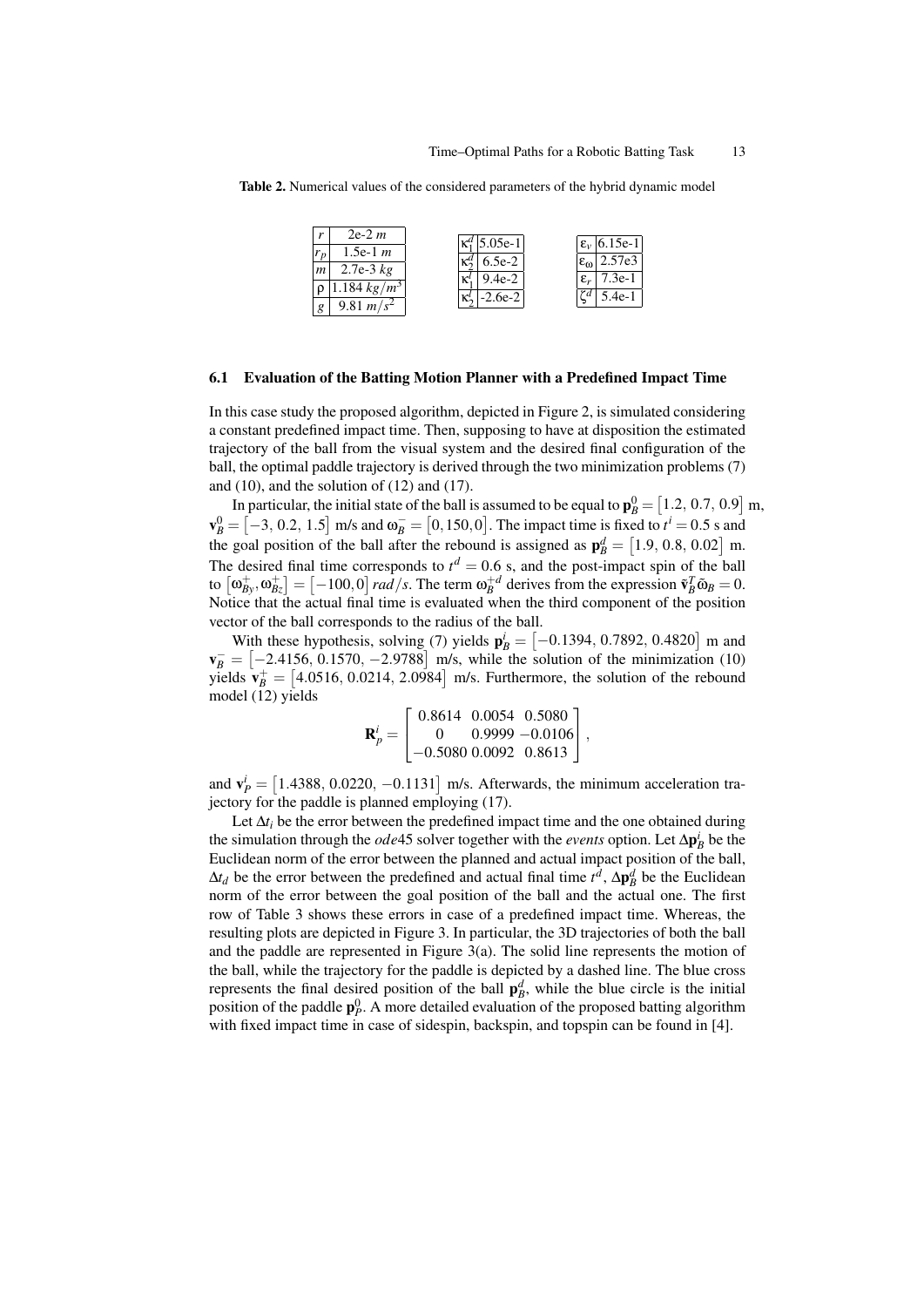

(a) 3D trajectories of the ball and the paddle (respectively solid and dashed line) obtained from the predefined impact time method. The blue circle represents the initial position of the paddle, while the blue cross identifies the goal position of the ball.



(b) Euclidean norm of the linear (top) and angular (center) velocity paths planned for the paddle, and evaluation of the acceleration functional *J* in (15) between the motion plan devised using the Euler angles and the optimal proposed one (bottom). The red star represents the impact time  $t^i$ .

Fig. 3. Simulation of the batting task with predefined impact time.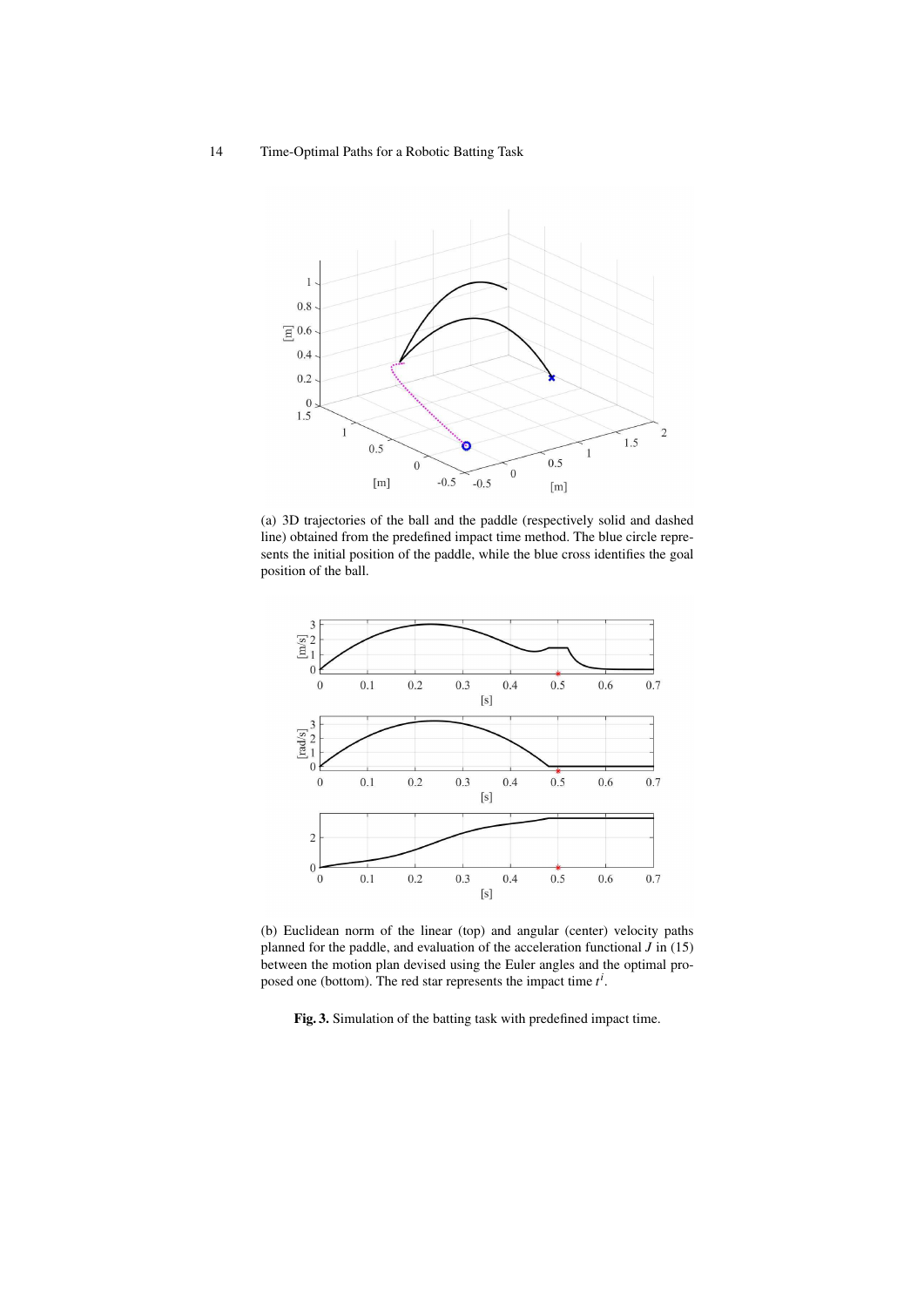|                                                                                                | $\Delta t_i$ | $\Delta p_R^l$   $\Delta t_d$ | $\Delta p_R^d$ |
|------------------------------------------------------------------------------------------------|--------------|-------------------------------|----------------|
| Fixed Impact Time Prediction $ 4.5e-3 s 1.73e-2 m 1.9e-3 s 9.4e-3 m$                           |              |                               |                |
| Optimal Impact Time Prediction  4e-3 s $ 1.69e-2 \text{ m} 1.1e-3 \text{ s} 1.33e-2 \text{ m}$ |              |                               |                |

Table 3. Comparison of the fixed and optimized impact time prediction methods.

Moreover, a video which shows this simulation performed in Matlab in connection with the V-Rep virtual simulation environment can be found in [28]. A 21 DoF semihumanoid robot is used within this simulation. The 7 DoF right arm is equipped with a parallel jaw gripper firmly grasping the paddle (see Figure 1). The rebound model of the ball with the table is given by [29], and a second order closed loop kinematic inversion is implemented to map the planned Cartesian variables to the joints space of the robot [22].

#### 6.2 Evaluation of the Optimal Impact Time Prediction

In this case study, the same initial configuration of the ball used in Section 6.1 is considered, and the proposed algorithm is evaluated including the online prediction of the impact time. The results obtained with the two prediction metrics presented in Section 4.2 are here reported.

A first test is done considering the minimization problem (8). In this case, the solution of the prediction phase is  $t^i$ =0.5051 s,  $\mathbf{p}_B^i = \begin{bmatrix} -0.1516, 0.79, 0.4668 \end{bmatrix}$  m, and  $\mathbf{v}_B^- = [-2.4105, 0.1565, -3.0174]$  m/s. The obtained result is not substantially different from the one got from the simulation considering a pre-defined impact time. For this reason, figures for this case are not included.

Whereas, another test is done solving (9), (10), (12), and (17). In this case, the solution of (9) is  $\mathbf{p}_B^i = \begin{bmatrix} -0.3141, 0.8, 0.243 \end{bmatrix}$  m,  $\mathbf{v}_B^- = \begin{bmatrix} -2.34, 0.1498, -3.521 \end{bmatrix}$  m/s, and  $t^i = 0.5735$  s. The predicted impact time guarantees that the paddle follows the minimum length path to intercept the ball. The plots resulting from this test are displayed in Figure 4. The 3D paths of the ball and the paddle are reported in Figure 4(a). The solid and dashed lines represent the motion of ball and paddle, respectively. The blue cross identifies the goal position of the ball, whereas the blue circle is the initial position of the paddle. The second row of Table 3 shows the values of  $\Delta t_i$ ,  $\Delta \mathbf{p}_B^i$ ,  $\Delta t_d$ , and  $\Delta \mathbf{p}_B^d$ for this numerical test. Now,  $\Delta t_i$  represents the error between the impact time resulting from the minimization problem and the one obtained during the simulation. The results point out that, even if the position error is slightly increased with respect to the constant impact time prediction case, now the impact time and position are planned online, and the ball hits the table at a time closer to the desired one.

#### 6.3 Discussion on the Minimum Acceleration Planner

In this section a discussion on the evaluation of the minimum acceleration planner presented in Section 5 is reported. Without loss of generality, the paddle is supposed to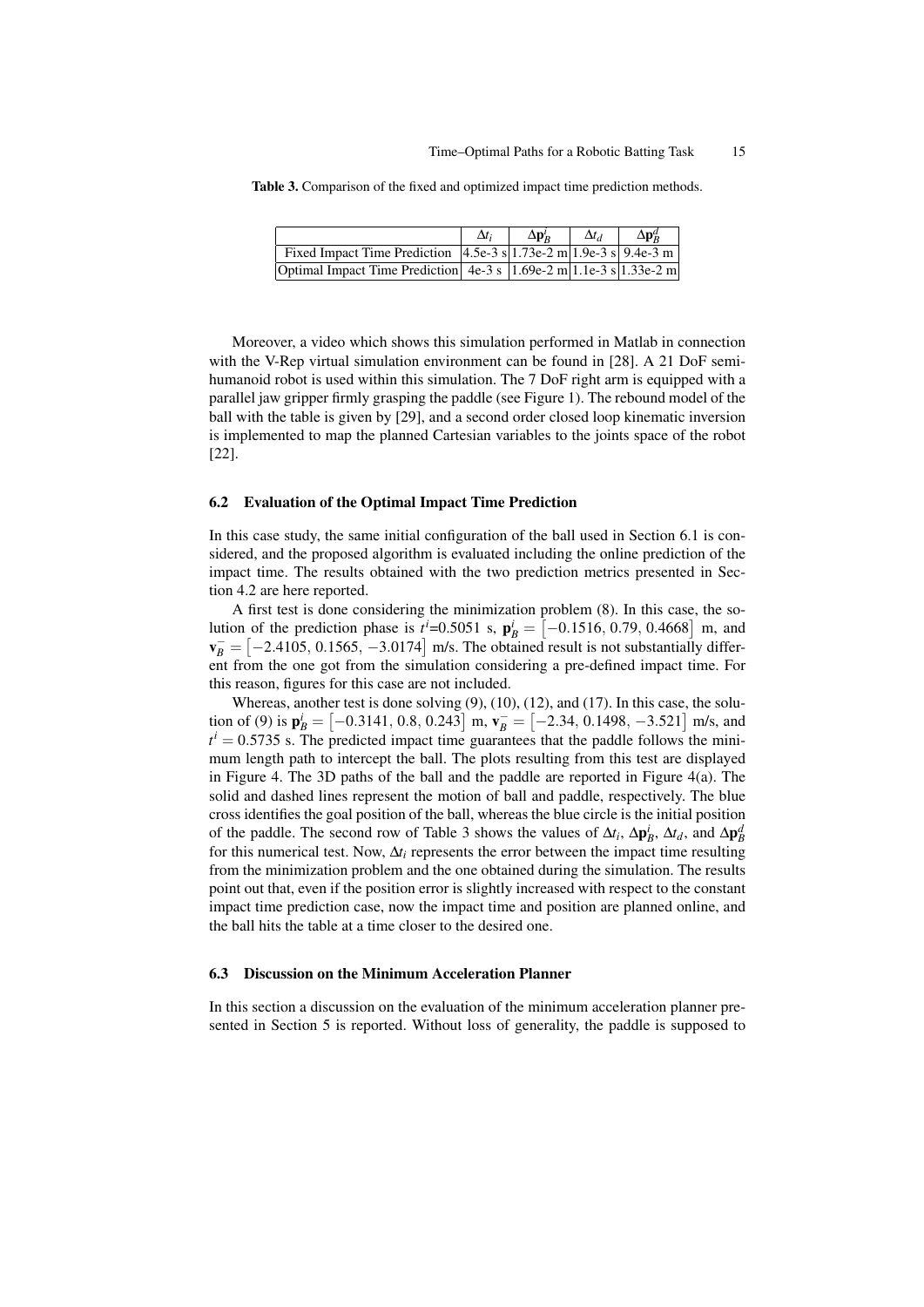

(a) 3D trajectories of the ball and the paddle (respectively solid and dashed line) obtained considering the optimal impact time method. The initial position of the paddle is represented by the blue circle, while the goal position of the ball is the blue cross.



(b) Euclidean norm of the linear (top) and angular (center) velocity planned for the paddle, and evaluation of the acceleration functional *J* in (15) between the motion plan devised using the Euler angles and the optimal one (bottom). The red star represents the impact time  $t^i$ .

Fig. 4. Simulation of the batting task with optimal impact time.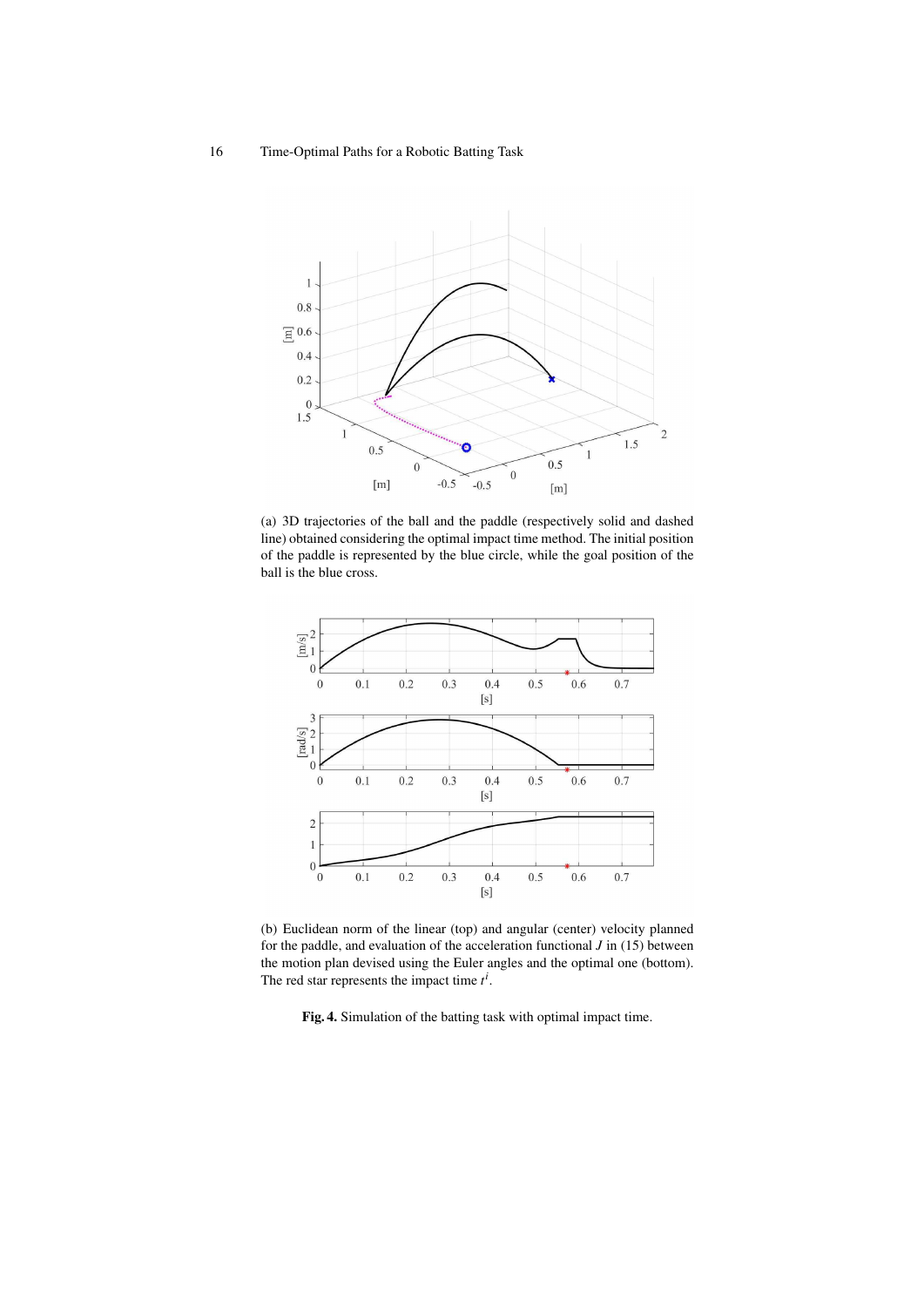start at the origin of the world frame with initial orientation  $\mathbf{R}_P^0 = \mathbf{R}_Y(\pi/2)\mathbf{R}_X(0)$  and zero velocity. The path is planned for the paddle in the time interval  $[t_a, t_b] = [t^0, t^i - \varepsilon]$ , with  $\epsilon = 0.02$  s. Following the batting algorithm, the solution of the rebound model presented in Section 4.3 produces the configuration of the paddle at impact time. The Euclidean norm of the linear and angular velocities of the paddle, planned with the minimum total acceleration for the two above mentioned case studies, are respectively represented by the top and middle plots in Figure 3(b) and 4(b).

Once the desired orientation is achieved with zero angular velocity, the angular acceleration is set to zero so that the orientation of the paddle remains the same until the impact occurs. As long as one has the control authority at the torque level, this control strategy, which switches only once, is straightforward to implement. After the collision with the ball, in order to stop the paddle its linear velocity is exponentially decreased with the function  $exp(-\mu(t - (t^i + \delta)))$ , where  $\mu = 50$  and  $\delta = 0.02$ .

The  $L_2$  norm of the acceleration of the paddle is found through the two-point boundary value problem (17). Moreover, for comparison with these minimum acceleration paths, third-order polynomials for Euler angles,  $\phi$  and  $\theta$ , are considered. Initial and final orientation and angular velocity constraints are correspondingly imposed. The difference of the acceleration functional between the motion plan devised using the Euler angles and the optimal motion planner is displayed in the bottom plots of Figure 3(b) and 4(b). This difference is positive at impact time, implying that the optimal motion plan undoubtedly generates a smaller acceleration than typical polynomial paths on Euler angles.

Regarding computational efficiency, an analysis is done coding the algorithm in C++ and evaluating it on a computer with specifications Intel Core 2 Quad CPU Q6600 @ 2.4 GHz, Ubuntu 12.04 32-bit operating system, including the Levenberg-Marquardt C++ library [30]. The analysis reveals that the boundary value problem takes less than 30ms. On account of this, as long as the vision system provides the ball's trajectory estimation, about 50 ms are necessary to calculate the appropriate trajectory for the paddle. If this time constraint is still excessively tight, after that the desired impact time, position, velocity and orientation of the paddle are imposed, the paddle can be rapidly controlled through a classical proportional-derivative controller, and revert to a trajectory following controller at each time the planner generates the optimal path.

## 7 Conclusions and Future Work

The presented paper proposes a novel algorithm to plan a robotic batting task. In this work, the table tennis is considered as application of the batting primitive. Through the solutions of a two stages curve fitting problem, the prediction of the impact time, and of the impact state of the ball is implemented. Then, the configuration of the paddle such that the goal of driving back the ball towards a desired location is generated. Finally, an optimization of the path in SE(3) gives minimum acceleration angular and linear trajectory of the paddle up to the impact time. Simulations in the Matlab/V-Rep environment validate the approach.

Experiments on the real robotic prototype will follow in a short future. The approach could also be integrated with advanced image processing techniques, with the aim of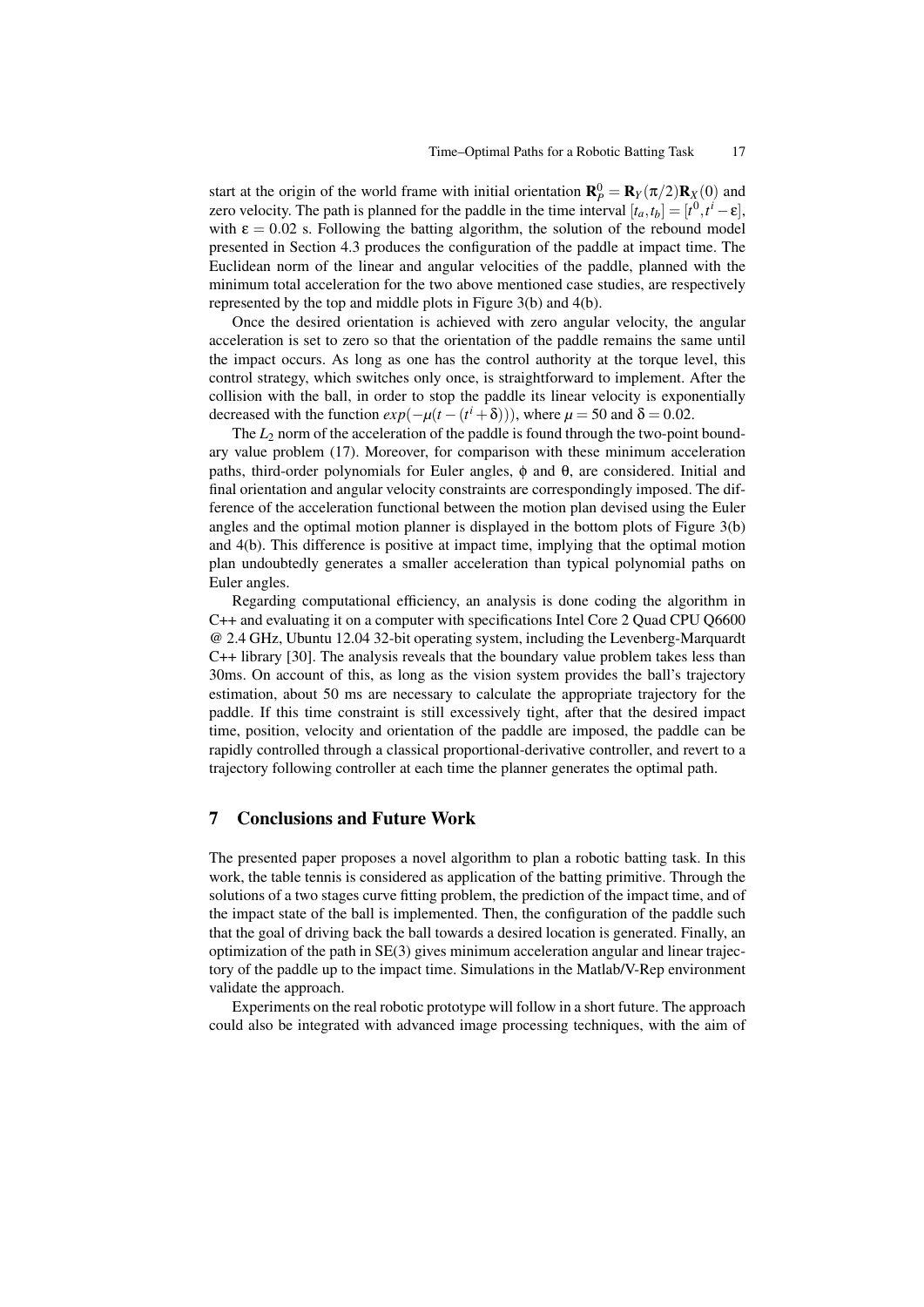increasing the potentiality of the visual measurement system. Possible extensions of this work could be related to the application of the proposed framework to other nonprehensile manipulation tasks, i.e. ball juggling or intermittent pushing. An evolution of the algorithm could be conceived in combination with machine learning techniques.

## Acknowledgements

The research leading to these results has been supported by the RoDyMan project, which has received funding from the European Research Council FP7 Ideas under Advanced Grant agreement number 320992.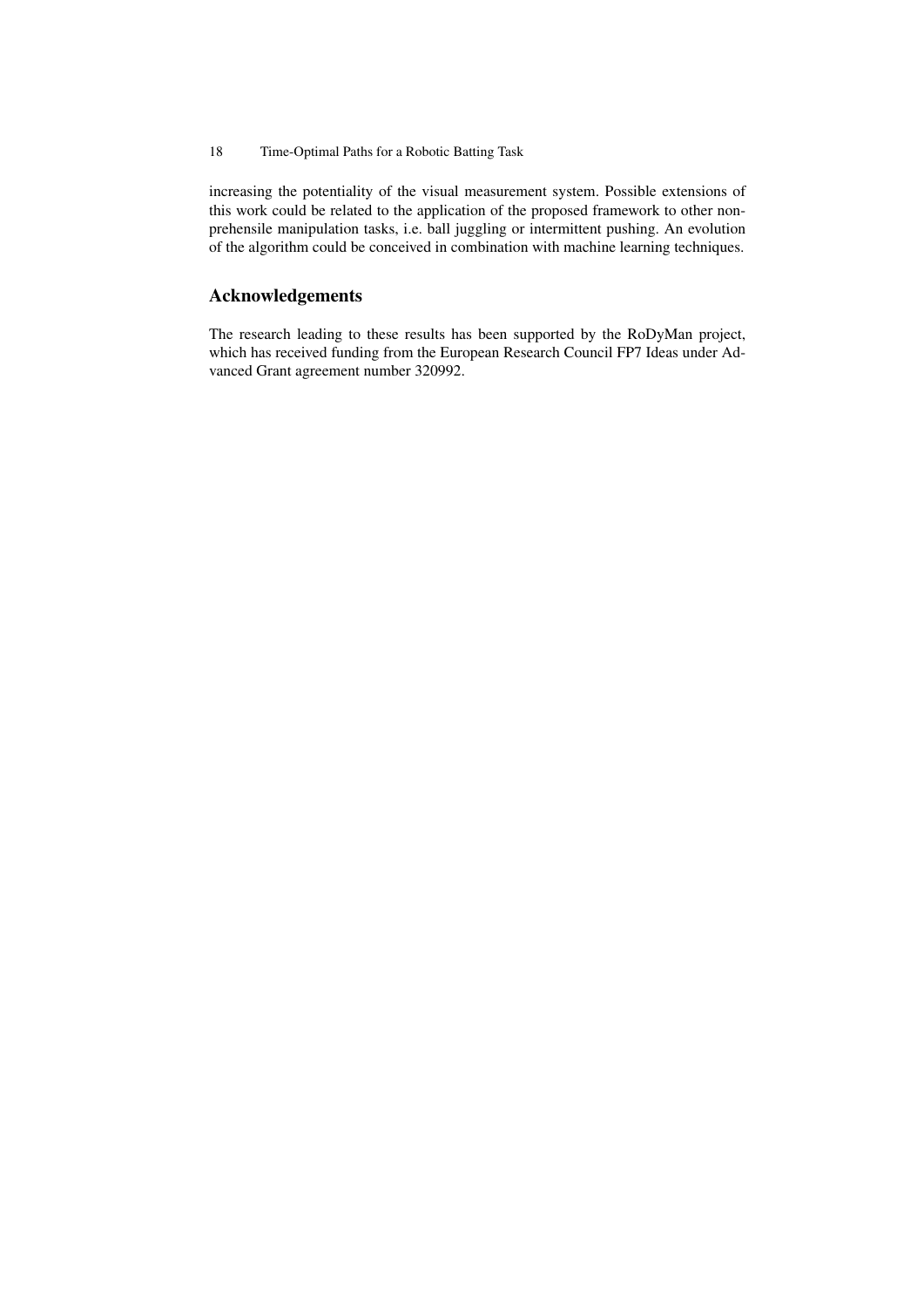# Bibliography

- [1] M. T. Mason and K. M. Lynch. Dynamic manipulation. In *IEEE/RSJ International Conference on Intelligent Robots and Systems*, pages 152–159, Tokyo, J, 1993.
- [2] K.M. Lynch and M.T. Mason. Dynamic nonprehensile manipulation: Controllability, planning, and experiments. *The International Journal of Robotics Research*, 18(64):64–92, 1999.
- [3] D. Serra. Robot control for nonprehensile dynamic manipulation tasks. In *International Conference on Informatics in Control, Automation and Robotics, Doctoral Consortium*, pages 3–12, Lisbon, PT, 2016.
- [4] D. Serra, A.C. Satici, F. Ruggiero, V. Lippiello, and B. Siciliano. An optimal trajectory planner for a robotic batting task: the table tennis example. In *International Conference on Informatics in Control, Automation and Robotics*, pages 90–101, Lisbon, P, 2016.
- [5] R. L. Andersson. *A robot ping-pong player: experiment in real-time intelligent control*. MIT press, 1988.
- [6] R. L. Andersson. Aggressive trajectory generator for a robot ping-pong player. *IEEE Control Systems Magazine*, 9(2):15–21, 1989.
- [7] L. Acosta, J.J. Rodrigo, J. Mendez, G. N. Marichal, and M. Sigut. Ping-pong player prototype. *IEEE Robotics & Automation Magazine*, 10(4):44–52, 2003.
- [8] T. Senoo, A. Namiki, and M. Ishikawa. Ball control in high-speed batting motion using hybrid trajectory generator. In *IEEE International Conference on Robotics and Automation*, pages 1762–1767, Orlando, FL, USA, 2006.
- [9] Y. Sun, R. Xiong, Q. Zhu, J. Wu, and J. Chu. Balance motion generation for a humanoid robot playing table tennis. In *IEEE-RAS International Conference on Humanoid Robots*, pages 19–25, Bled, SI, 2011.
- [10] C. Liu, Y. Hayakawa, and A. Nakashima. Racket control and its experiments for robot playing table tennis. In *IEEE International Conference on Robotics and Biomimetics*, pages 241–246, Guangzhou, CN, 2012.
- [11] C. H. Lai and T.I.J. Tsay. Self-learning for a humanoid robotic ping-pong player. *Advanced Robotics*, 25(9-10):1183–1208, 2011.
- [12] Y. Zhang, R. Xiong, Y. Zhao, and J. Chu. An adaptive trajectory prediction method for ping-pong robots. In *Intelligent Robotics and Applications*, pages 448–459. Springer, 2012.
- [13] K. Mülling, J. Kober, O. Kroemer, and J. Peters. Learning to select and generalize striking movements in robot table tennis. *The International Journal of Robotics Research*, 32(3):263–279, 2013.
- [14] Y. Huang, D. Xu, M. Tan, and H. Su. Adding active learning to LWR for ping-pong playing robot. *IEEE Transactions on Control Systems Technology*, 21(4):1489– 1494, 2013.
- [15] H. Yanlong, S. Bernhard, and P. Jan. Learning optimal striking points for a pingpong playing robot. In *IEEE/RSJ International Conference on Intelligent Robots and Systems*, pages 4587–4592, Hamburg, D, 2015.